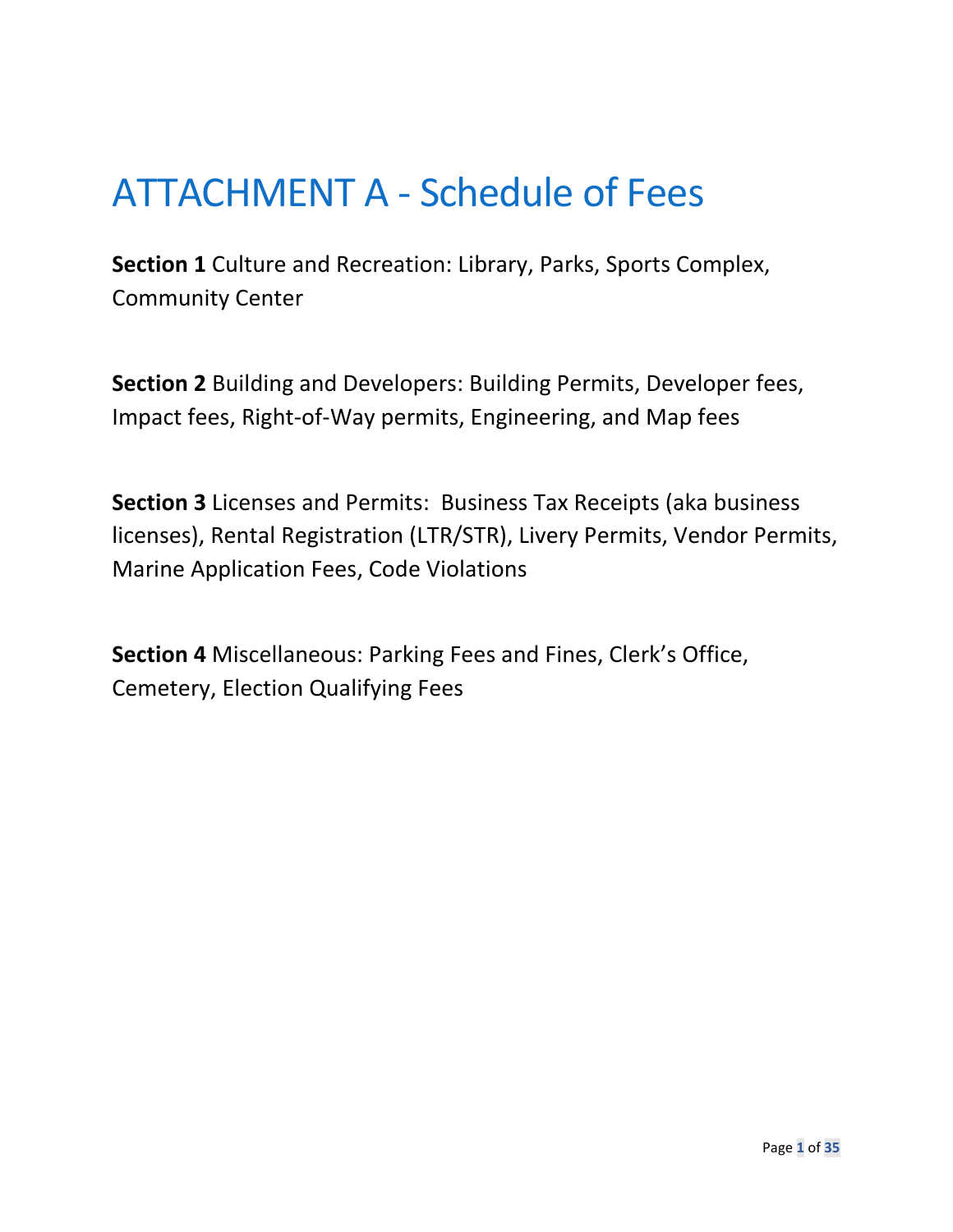## Table of Contents

| 347100    |                                                                                                                      |  |
|-----------|----------------------------------------------------------------------------------------------------------------------|--|
|           |                                                                                                                      |  |
| 347200    |                                                                                                                      |  |
|           |                                                                                                                      |  |
|           | Code Reference: Florida Statutes 166.201 Responsible Department: Parks & Recreation3                                 |  |
|           | Fees collected for a variety of sporting activities such as football, soccer, cheerleading, softball. Code           |  |
|           | Section 2 Building and Developers: Construction Permits, Developer Fees, Impact Fees, Right-of-Way permits,          |  |
| 329505    |                                                                                                                      |  |
| 322000    |                                                                                                                      |  |
|           |                                                                                                                      |  |
| $324$ xxx |                                                                                                                      |  |
|           |                                                                                                                      |  |
|           |                                                                                                                      |  |
| 341911    |                                                                                                                      |  |
|           | Section 3 Licenses and Permits: Business Tax Receipts (aka business licenses), Rental Registration (LTR/STR), Livery |  |
| 316000    |                                                                                                                      |  |
|           |                                                                                                                      |  |
| 329500    |                                                                                                                      |  |
| 329400    |                                                                                                                      |  |
| 329504    |                                                                                                                      |  |
| 329508    |                                                                                                                      |  |
| 354100    |                                                                                                                      |  |
|           | Section 4 Miscellaneous: Parking Fees and Fines, Clerk's Office, Cemetery, Election Qualifying Fees34                |  |
|           |                                                                                                                      |  |
| 341930    |                                                                                                                      |  |
| 364200    |                                                                                                                      |  |
|           |                                                                                                                      |  |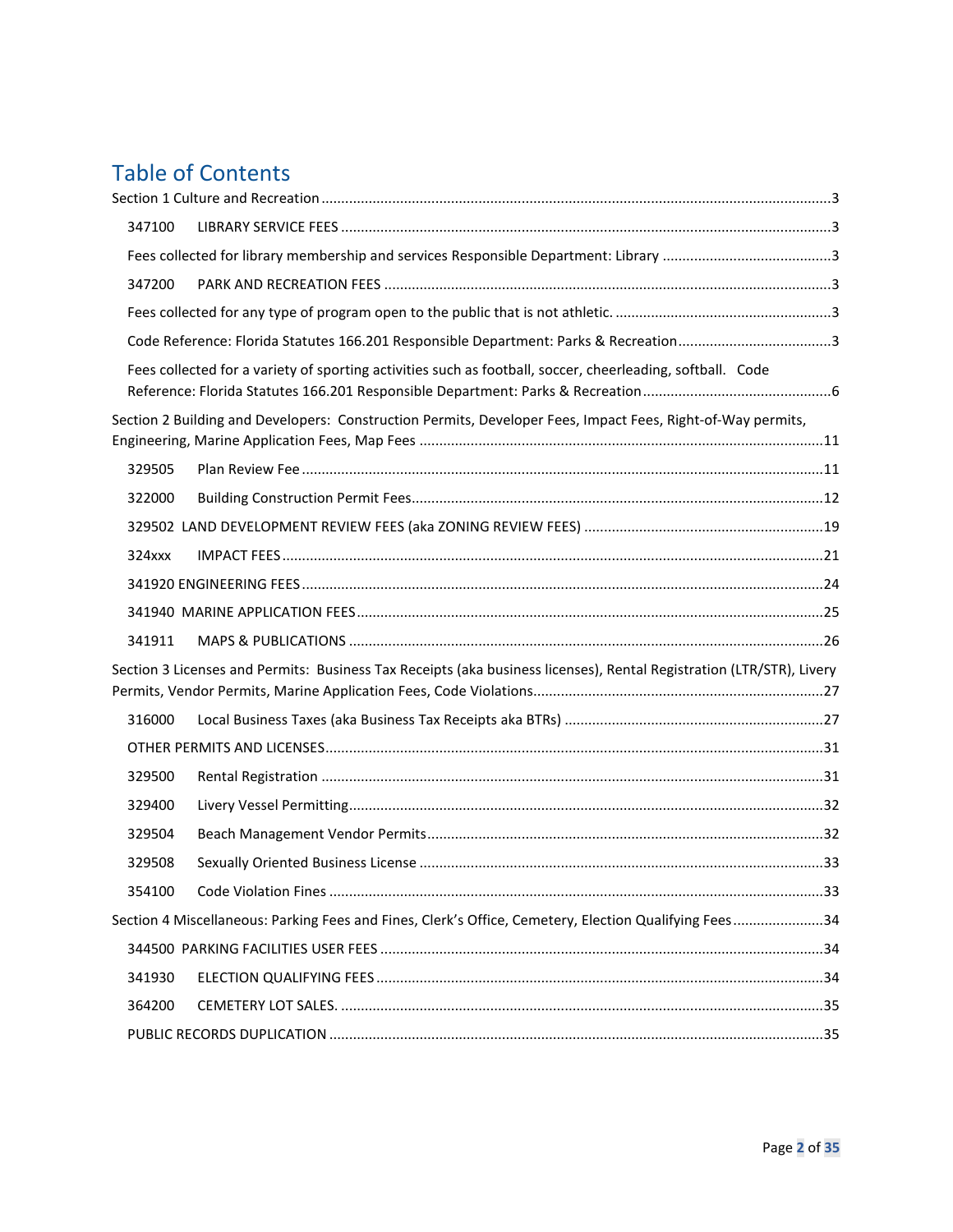## <span id="page-2-0"></span>Section 1 Culture and Recreation

Fees to utilize specific recreational facilities to continue the operations and improvements of the park area. Fees are established for reservations and permits of recreational and park facilities to provide a user fee for programs wherever applicable within the City and to establish procedures for the collection of such fees.

## <span id="page-2-1"></span>347100 LIBRARY SERVICE FEES

<span id="page-2-2"></span>Fees collected for library membership and services Responsible Department: Library

#### **MEMBERSHIP FEES (RESOLUTION 01-27)**

| Okaloosa County Residents             | No charge                |
|---------------------------------------|--------------------------|
| In-network, non-resident*             | \$40 per family per year |
| 6-month out-of-network, non-resident  | \$30 per person          |
| 12-month out-of-network, non-resident | \$60 per person          |

\*In-network areas include the other 15 counties in the Panhandle Library Access Network (PLAN) https://www.plan.lib.fl.us/about-us/

#### **SERVICE FEES**

| Lost items                 | Replacement cost |
|----------------------------|------------------|
| Sand in book               | \$3 re-wrap fee  |
| Local fax                  | \$1 per page     |
| Long-distance fax          | \$2 per page     |
| Printing - black and white | \$0.15 per page  |
| Printing – color           | \$0.25 per page  |

## <span id="page-2-3"></span>347200 PARK AND RECREATION FEES

<span id="page-2-4"></span>Fees collected for any type of program open to the public that is not athletic.

<span id="page-2-5"></span>Code Reference: Florida Statutes 166.201 Responsible Department: Parks & Recreation

#### **SPECIAL EVENT PERMITS (ALL PARKS)**

Ordinance 15-40 § (c-h) requires all groups of 20 or more wishing to hold events in City parks to obtain a permit from the City in advance of the event.

| Groups less than 20 | No fee reguired   |
|---------------------|-------------------|
| Groups 21-49        | \$50 fee per day  |
| Groups 50-99        | \$100 fee per day |
| Groups 100-499      | \$250 fee per day |
| Groups 500+         | \$500 fee per day |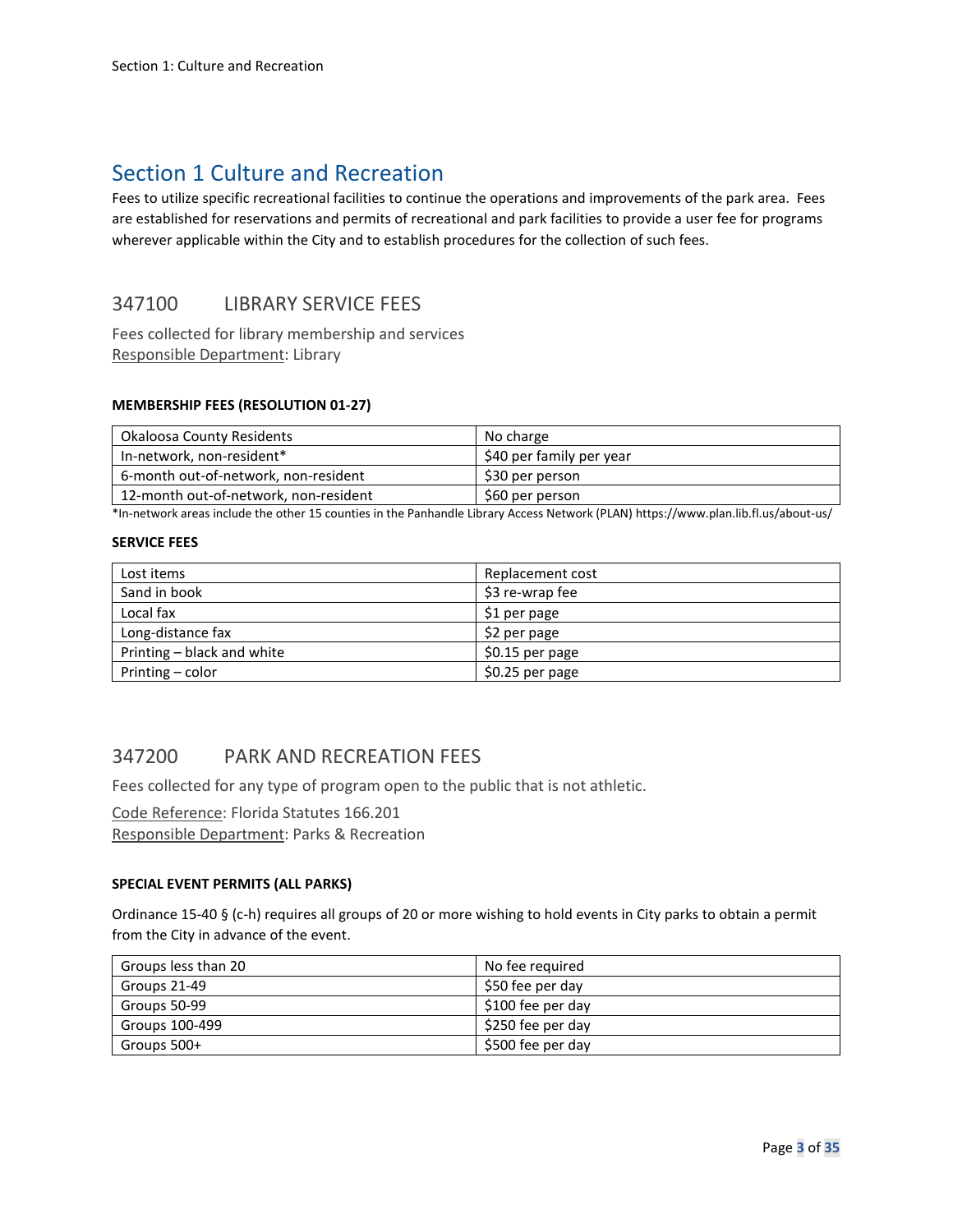#### **DEWEY "BUCK" DESTIN PARK**

#### **Non-profit groups and resident family gatherings (per four-hour increment)**

| Building use, groups 1-25  | $$30 + $25$ cleaning fee                                           |
|----------------------------|--------------------------------------------------------------------|
| Building use, groups 26-50 | $\frac{1}{2}$ \$55 + \$50 cleaning fee                             |
| Instructional classes      | $\frac{1}{2}$ \$2 - \$40 per participant per course up to 12 weeks |

#### **Private groups or organizations or non-resident gatherings (per four-hour increment)**

| Building use, groups 1-25  | $\frac{1}{2}$ \$30 + \$25 cleaning fee |
|----------------------------|----------------------------------------|
| Building use, groups 26-50 | $\mid$ \$55 + \$50 cleaning fee        |
| Instructional classes      | \$4 - \$80 per participant per course  |

#### **CLEMENT TAYLOR PARK**

#### **Pavilion rental limited to groups of 100 or less**

| 1. V.V<br>יר | AIC<br>coholic beverage permit | ) per day + \$50 cleaning fee |
|--------------|--------------------------------|-------------------------------|
|--------------|--------------------------------|-------------------------------|

#### **Non-profit groups and resident family gatherings (per four-hour increment)**

| $1 - 25$<br>Groups | $A \cap F$<br>\$25 cleaning fee<br>szu |
|--------------------|----------------------------------------|
| , 26-100<br>Groups | .<br>\$50 cleaning fee<br>ววบ          |

#### **Private groups or organizations or non-resident gatherings (per four-hour increment)**

| Groups 1-25          | <br>$\sim$<br>\$25 cleaning fee<br>১১০    |
|----------------------|-------------------------------------------|
| <b>Groups 26-100</b> | $\sim$ $\sim$<br>\$50 cleaning fee<br>১৮০ |

#### **LEONARD DESTIN PARK**

#### **Pavilion rental limited to groups of 20 or less**

| Groups 1-20, Resident     | \$50 per 4 hours + \$50 cleaning fee   |
|---------------------------|----------------------------------------|
| Groups 1-20, Non-Resident | $$100$ per 4 hours + \$50 cleaning fee |

#### **WEDDINGS**

| I June White Decker Park | $\frac{1}{2}$ \$150 per 2 hours = \$100 cleaning fee |
|--------------------------|------------------------------------------------------|
| Shore at Crystal Beach   | $\frac{1}{2}$ \$150 per 2 hours = \$100 cleaning fee |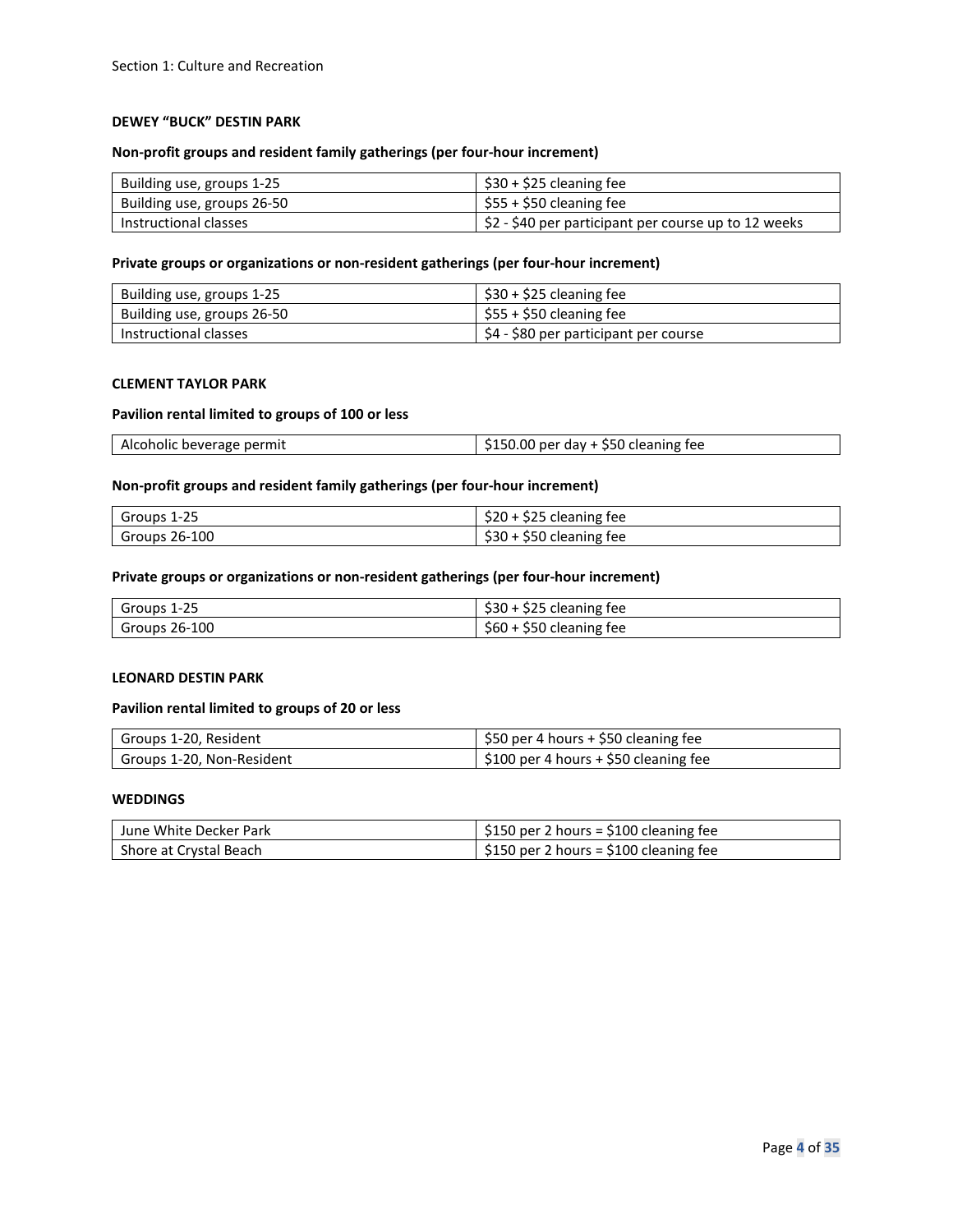## 347260 JOE'S BAYOU RECREATION FEES

Fees collected for boating activities.

Code Reference: Florida Statutes 166.201

Responsible Department: Parks & Recreation

| Residential daily launch/recovery fee              | \$20 per trailer                       |
|----------------------------------------------------|----------------------------------------|
| Commercial daily launch/recovery fee               | \$20 per trailer                       |
|                                                    | \$0 per household (1 pass)             |
| Resident/non-commercial annual launch/recovery fee | \$0 per senior household, 65+ (1 pass) |
|                                                    | \$50 per additional pass               |
| Non-resident/non-commercial                        | \$205 per household per year           |
| Destin based commercial launch                     | \$1,030 per year                       |
| Commercial launch, non-Destin                      | \$2,060 per year                       |
| Pump out fee, Destin resident                      | No charge                              |
| Pump out fee, non-resident                         | \$5 per usage                          |

## 347265 HENDERSON BEACH STATE PARK FEES

Fees for the use of Henderson Beach State Park Code Reference: Florida Statutes 166.201 Responsible Department: Parks & Recreation

| Daily entrance pass | \$30 per household (1 per household)             |
|---------------------|--------------------------------------------------|
|                     | \$25 per senior household, 65+ (1 per household) |

## 347550 MORGAN'S SPORTS CENTER CHILDREN'S PARKS

Monies collected for events held at the children's park. Responsible Department: Parks & Recreation

#### **PICNIC AREA**

#### **Non-profit groups and resident family gatherings (per four-hour increment)**

| Groups 1-25   | $\mathcal{L} \cap \mathcal{L}$<br>61 F<br>\$25 cleaning fee<br>ددڊ |
|---------------|--------------------------------------------------------------------|
| Groups 26-100 | \$30<br>$\sim$ $\sim$<br>\$50 cleaning fee                         |

#### **Private groups or organizations or non-resident gatherings (per four-hour increment)**

| Groups 1-25   | <b>Anr</b><br>\$30<br>) + \$25 cleaning fee |
|---------------|---------------------------------------------|
| Groups 26-100 | \$55<br>\$50 cleaning fee<br>$\overline{ }$ |

#### **PAVILION AREA**

### **Non-profit groups and resident family gatherings (per four-hour increment)**

| Groups 1-25              | \$25 cleaning fee<br>SSU                                |
|--------------------------|---------------------------------------------------------|
| $\sqrt{5}$ Groups 26-100 | $\sim$ $-$<br>$\sim$ $\sim$<br>\$50 cleaning fee<br>555 |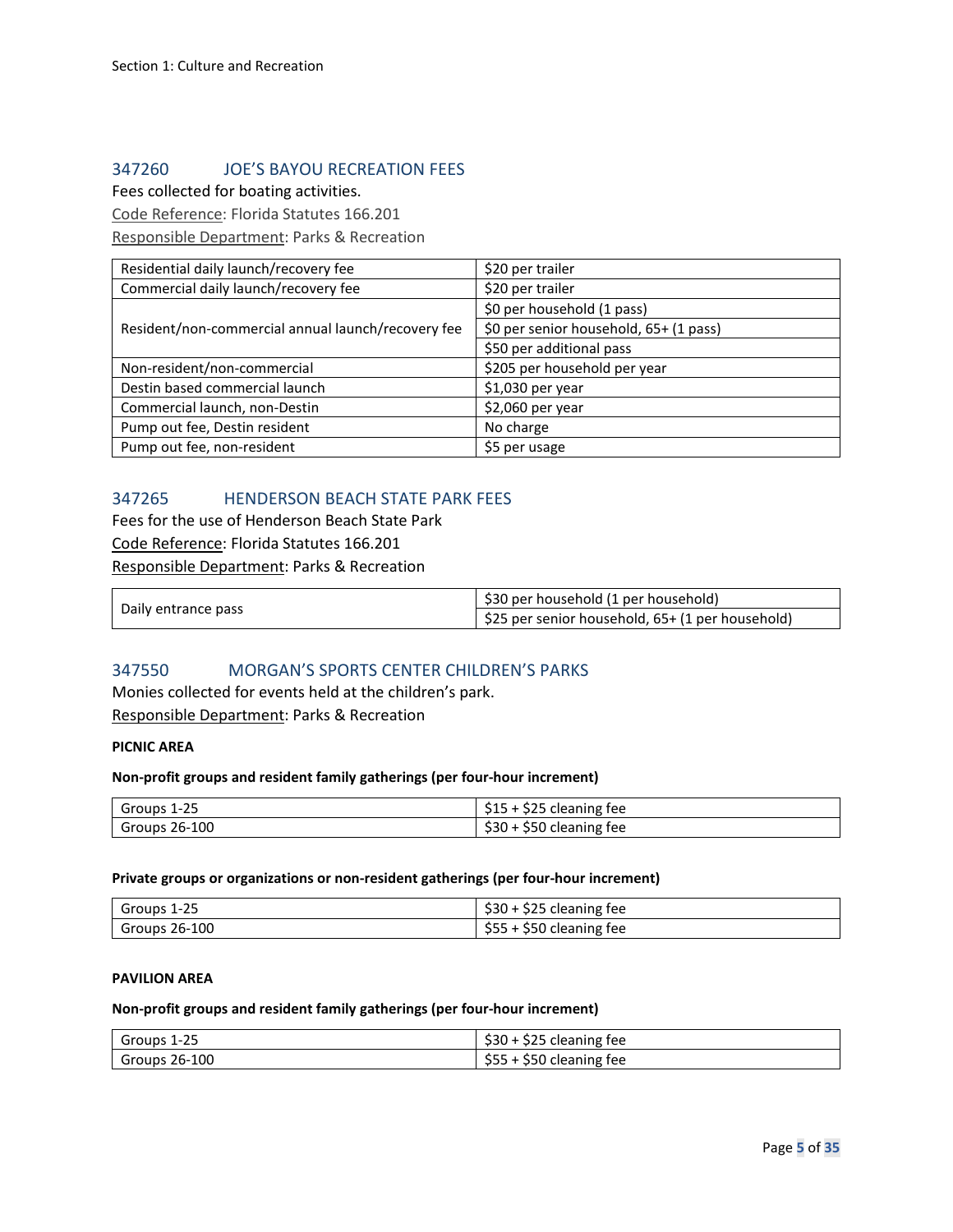#### **Commercial, private groups or organizations or non-resident gatherings (per four-hour increment)**

| $\sim$ $-$<br>Groups<br>1-45 | ---<br>$\cdots$<br>cleaning fee<br>ر ر ب<br>ーー     |
|------------------------------|----------------------------------------------------|
| 26-100<br>Groups             | $\sim$ $\sim$<br>.<br>' cleaning fee<br>ວ໐ວ<br>ววบ |

### 347220 MORGAN'S SPORTS COMPLEX

<span id="page-5-0"></span>Fees collected for a variety of sporting activities such as football, soccer, cheerleading, softball. Code Reference: Florida Statutes 166.201 Responsible Department: Parks & Recreation

#### **Group activities and special events outside the athletic fields**

| Single-day event, no concessions                     | \$50 - \$515                        |
|------------------------------------------------------|-------------------------------------|
| Single-day event, with concessions                   | $$50 - $515$                        |
| Alcoholic beverages permit                           | \$150.00 per vendor/per day         |
| Vendor fee for tournaments and special event vendors | \$30 per vendor/per day, no hookups |
| Special event application fee                        | \$25 non-refundable                 |
| Gate/admission fee                                   | 15% of gross paid to the city       |

#### **League activities/instructional classes (residents)**

| $City - adult$ activities   | \$15 - \$100                              |
|-----------------------------|-------------------------------------------|
| $City - youth$ activities   | \$15 - \$100                              |
| Adult instructional classes | \$5 - \$35 per participant (max 10 hours) |
| Youth instructional classes | \$5 - \$20 per participant (max 10 hours) |
| Senior programs             | $$2 - $100$                               |

#### **League activities/instructional classes (non-residents)**

| City – adult activities     | \$30 - \$200                               |
|-----------------------------|--------------------------------------------|
| $City - youth$ activities   | \$20 - \$150                               |
| Adult instructional classes | \$10 - \$70 per participant (max 10 hours) |
| Youth instructional classes | \$5 - \$35 per participant (max 10 hours)  |
| Daily user fee              | \$3 - \$40                                 |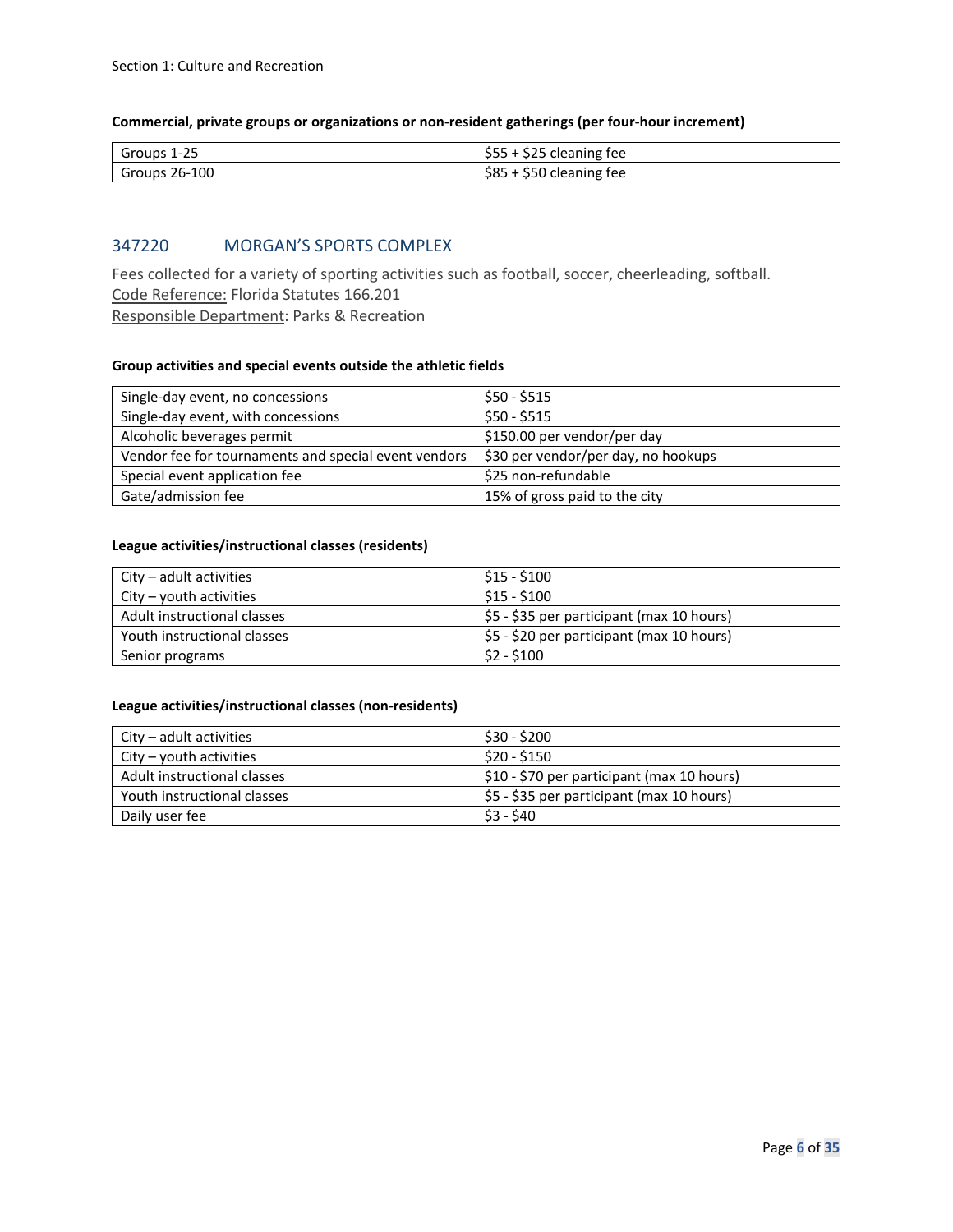#### EXPERT INSTRUCTORS (Services the City cannot offer)

#### RECREATIONAL/INSTRUCTIONAL CLASSES – CONTRACTUAL LEADERSHIP

FEES RECEIVED FROM INDIVIDUALS PARTICIPATING IN CITY SPONSORED PROGRAMS, ACTIVITIES or CLASSES THAT ARE FACILITATED BY NON-CITY EMPLOYEES WITH EXPERTISE IN THAT PARTICULAR AREA. (EG. AEROBICS, FLY-FISHING, DANCE…) PERCENTAGE BASED ON SKILL LEVEL OF THE INSTRUCTOR, ASSISTANCE REQUIRED FROM CITY STAFF AND FACILITY/EQUIPMENT/SUPPLIES MAY BE FURNISHED BY THE CITY. THIS STRUCTURING WILL ALLOW THE DEPARTMENT TO EXPAND PROFESSIONALLY LEAD PROGRAMMING FOR YOUTH, TEENS, ADULTS AND SENIORS WHILE GENERATING ADDITIONAL REVENUES FOR THE CITY. THE INCREASE IN REVENUES WILL BE DEPENDENT ON THE NUMBER OF PROGRAMS OFFERED AND THE PERCENTAGE AGREED UPON. THIS IS A WIDELY USED MODEL IN PARKS & RECREATION AGENCIES NATIONWIDE THAT TAPS INTO COMMUNITY RESOURCES THAT COULD OTHERWISE NOT BE AFFORDABLE TO THE AGENCY.

| Options                                | Percentage of fees retained by the | Percentage of fees retained by the |
|----------------------------------------|------------------------------------|------------------------------------|
|                                        | city                               | facilitator                        |
| Split $1 -$ City provides material     | 60%                                | 40%                                |
| Split $2$ – Instructor only            | 50%                                | 50%                                |
| Split 3 - Instructor provides material | 40%                                | 60%                                |
| Split 4 - School Fundraiser            | 20%                                | 80%                                |

#### **DESTIN ELEMENTARY SCHOOL SPORTS FIELD FEES** Administrative charges

| Personnel cost for hours other than normal hours of | \$20 per hour per employee |
|-----------------------------------------------------|----------------------------|
| operations                                          |                            |
| Holiday/holiday weekend hours                       | \$30 per hour per employee |
| Application fee                                     | \$25 per event             |

#### **FIELD RENTALS (NON-TOURNAMENT PLAY)** Non-profit

| Field rental 1-25 users             | \$20 per field per hour w/o lights   |
|-------------------------------------|--------------------------------------|
| Field rental 1-25 users             | \$35 per field per hour with lights  |
| Lining/set up 1-25 users            | \$20 - \$50 per field per occurrence |
| Field rental 26+ users              | \$40 per field per hour w/o lights   |
| Field rental 26+ users              | \$55 per field per hour with lights  |
| Lining/set up 26+ users             | \$20 - \$50 per field per occurrence |
| Non-refundable deposit/cleaning fee | \$25 - \$500 per field per day       |

#### **COMMERCIAL**

| Field rental 1-25 users             | \$35 per field per hour w/o lights   |
|-------------------------------------|--------------------------------------|
| Field rental 1-25 users             | \$50 per field per hour with lights  |
| Lining/set up 1-25 users            | \$20 - \$50 per field per occurrence |
| Field rental 26+ users              | \$70 per field per hour w/o lights   |
| Field rental 26+ users              | \$95 per field per hour with lights  |
| Lining/set up 26+ users             | \$20 - \$50 per field per occurrence |
| Non-refundable deposit/cleaning fee | \$25 - \$500 per field per day       |

#### **FIELD RENTALS (TOURNAMENT FUNCTIONS)—UP TO 12 HOURS** Non-profit

| I field                              | 100ء           |
|--------------------------------------|----------------|
| Eirct.                               | without lights |
| (one)                                | J per          |
| FIISL                                | dav            |
| $\cdots$<br>field<br>Each additional | \$80           |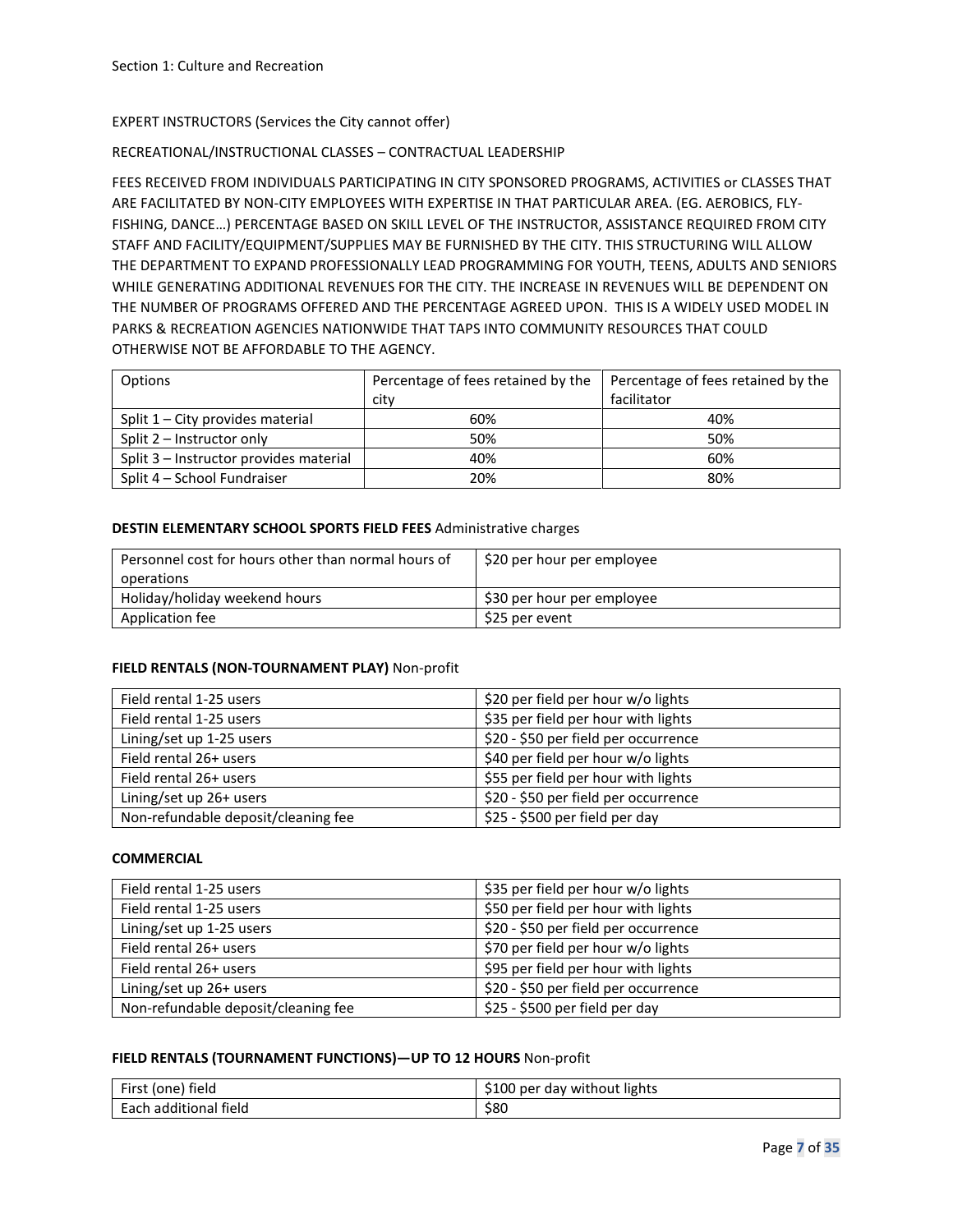| Each additional hour                               | \$20                                 |
|----------------------------------------------------|--------------------------------------|
| Lights                                             | \$15 per hour per field              |
| Additional field preparation                       | \$20 - \$50 per field per occurrence |
| Gate fee                                           | 15%                                  |
| Center utilization fee                             | Up to \$550                          |
| Sports equipment usage Fee (EG., temporary mounds, | Up to \$25 per item per day          |
| goals, fence)                                      |                                      |
| Vendor permit fee                                  | \$30 per vendor per day              |
| Non-refundable deposit/cleaning fee                | \$25 - \$500 per field per day       |

#### **COMMERCIAL**

| First (one) field                                            | \$170 per day without lights         |
|--------------------------------------------------------------|--------------------------------------|
| Each additional field                                        | \$110                                |
| Each additional hour                                         | \$30                                 |
| Lights                                                       | \$25 per hour per field              |
| Additional field preparation                                 | \$20 - \$50 per field per occurrence |
| Gate fee                                                     | 15%                                  |
| Center utilization fee                                       | Up to \$1,550                        |
| Sports equipment usage fee (e.g.: temporary<br>mounds/fence) | Up to \$25 per item per day          |
| Vendor permit fee                                            | \$50 per vendor per day              |
| Non-refundable deposit/cleaning fee                          | \$25 - \$500 per field per day       |

## 347520 COMMUNITY CENTER

The City shall levy fees for the rental of the Community Center facilities for activities including, but not limited to arts and crafts, league/team activities, adult sports, theatre productions, concerts, and specialty activities (card games, board games, etc.) for both commercial and noncommercial use. The amount of the rental fee will be assessed as per facility required and/or participation.

#### Code Reference: City Resolution 01-05

Responsible Department: Recreation Department/Community Center

#### **Administrative charges/non-residents**

| Personnel cost for hours other than normal hours of | \$20 per hour per employee |
|-----------------------------------------------------|----------------------------|
| operation or holidays                               |                            |

#### **Commercial Use**

| Entire facility                       | \$150 per hour, min 4 hours |
|---------------------------------------|-----------------------------|
| Meeting room                          | \$30 per hour               |
| Each additional room                  | \$20 per hour               |
| Kitchen, with gym or room rental only | \$50 per hour, min 4 hours  |
| Gymnasium                             | $$60 + 15\%$ gate charge    |
| Non-refundable deposit/cleaning fee   | \$25 - \$500 per day        |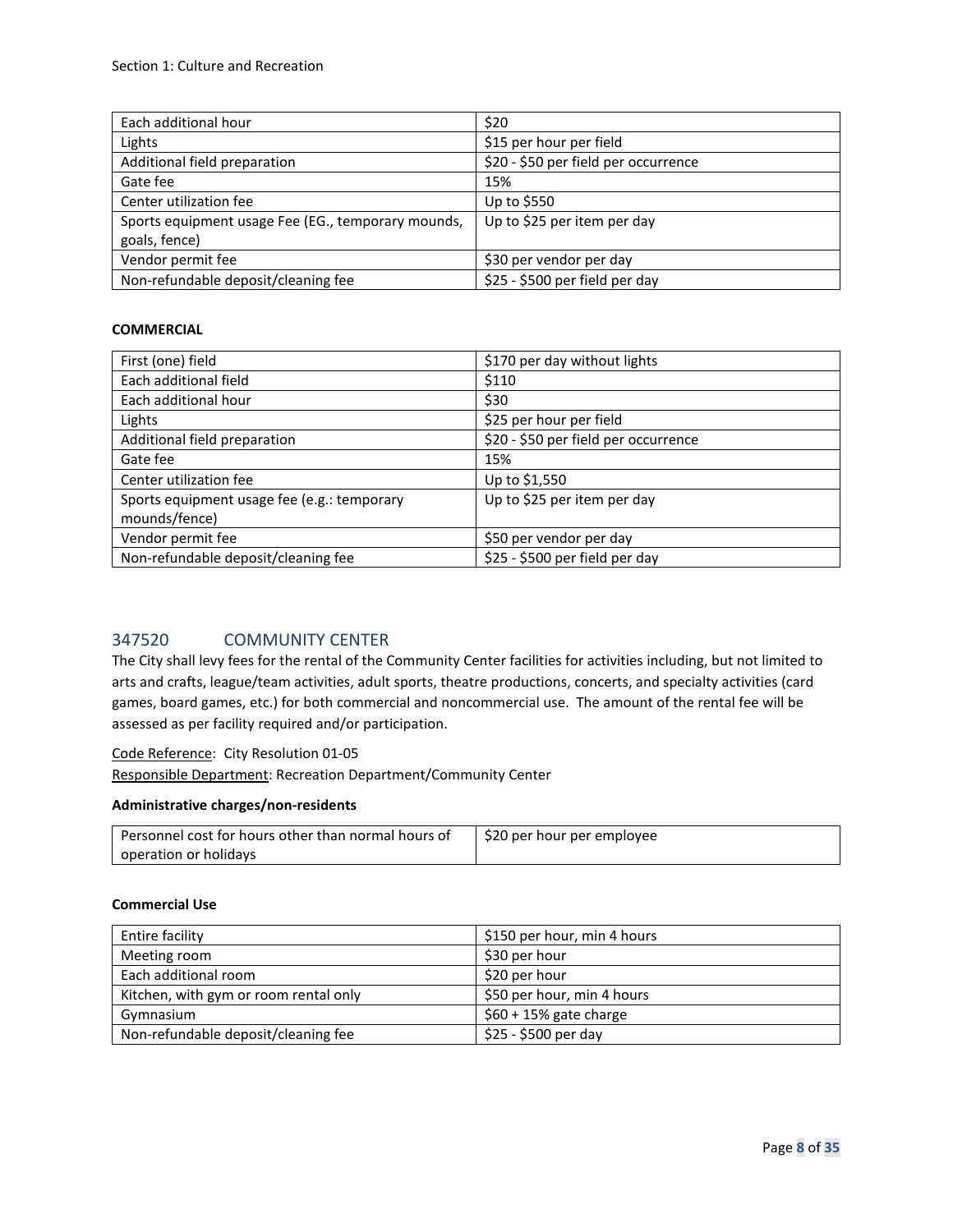#### **Non-commercial use/resident**

| Entire facility                       | \$80 per hour, min 4 hours |
|---------------------------------------|----------------------------|
| Meeting room                          | \$20 per hour              |
| Each additional room                  | \$15 per hour              |
| Kitchen, with gym or room rental only | \$30 per hour, min 4 hours |
| Gymnasium                             | $$30 + 15\%$ gate charge   |
| Non-refundable deposit/cleaning fee   | \$25 - \$500 per day       |

#### **Non-profit play or instructional classes**

| Per meeting room          | \$15 per hour             |
|---------------------------|---------------------------|
| Gymnasium                 | \$25 per hour             |
| <b>Administration Fee</b> | \$15 + cost of rental fee |

## 347540 COMMUNITY CENTER PROGRAMS

Monies received for camps, programs that are sponsored by the Community Center.

Responsible Department: Recreation Department/Community Center

#### **League activities/instructional classes (residents)**

| $City - adult$ activities   | \$10 - \$105                              |
|-----------------------------|-------------------------------------------|
| $City - youth$ activities   | $$10 - $105$                              |
| Adult instructional classes | \$3 - \$50 per participant (max 10 hours) |
| Youth instructional classes | \$3 - \$50 per participant (max 10 hours) |
| Senior programs             | \$2 - \$100                               |

## **League activities/instructional classes (non-residents)**

| $City - adult$ activities   | $$30 - $200$                              |
|-----------------------------|-------------------------------------------|
| $City - youth$ activities   | $$20 - $150.00$                           |
| Adult instructional classes | \$5 - \$70 per participant (max 10 hours) |
| Youth instructional classes | \$5 - \$70 per participant (max 10 hours) |
| Daily user fee              | $$2 - $40$                                |
| Senior programs             | $$3 - $40$                                |
| League/activity sponsorship | \$30 - \$1,000                            |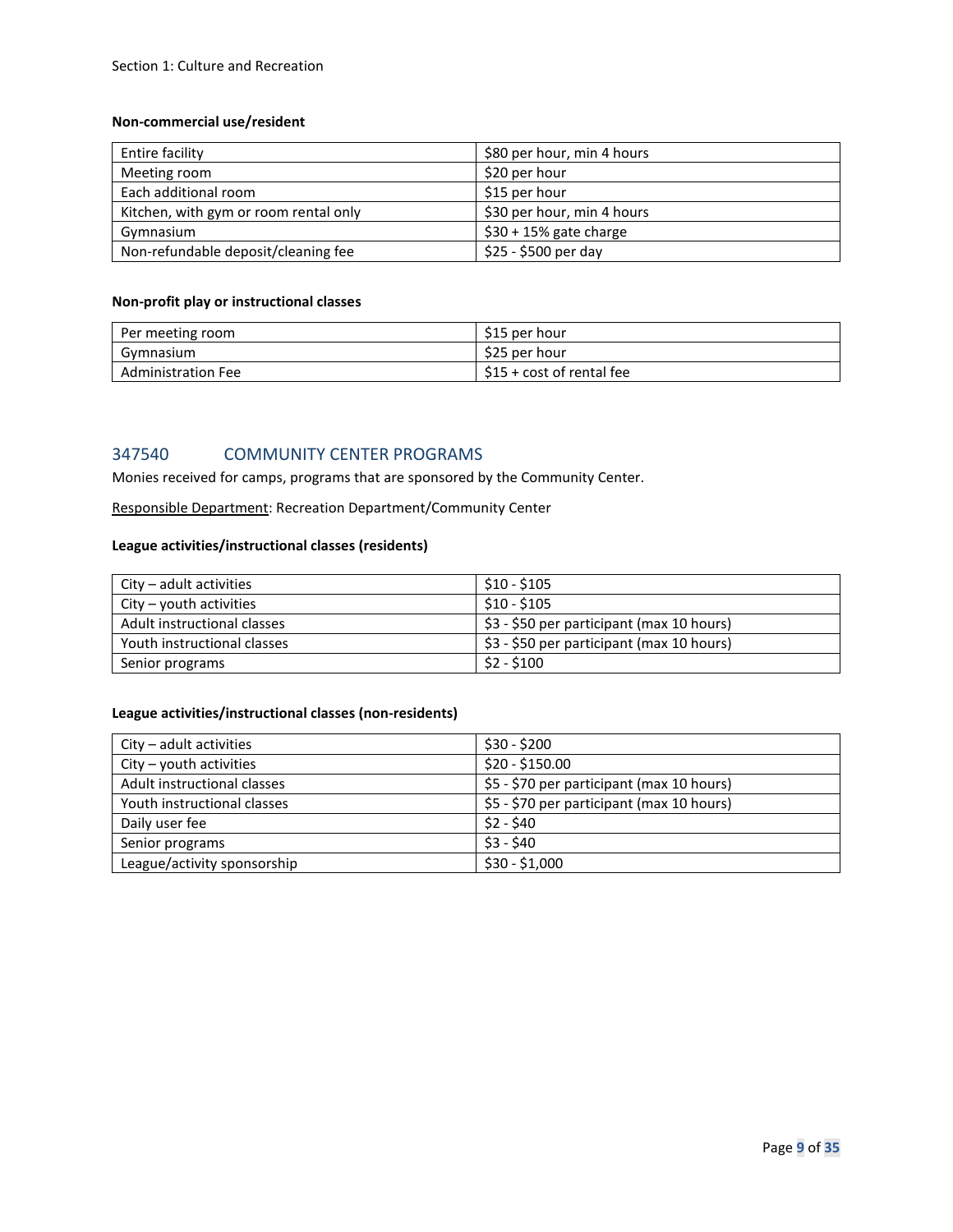#### RECREATIONAL/INSTRUCTIONAL CLASSES – CONTRACTUAL LEADERSHIP

FEES RECEIVED FROM INDIVIDUALS PARTICIPATING IN CITY SPONSORED PROGRAMS, ACTIVITIES OR CLASSES THAT ARE FACILITATED BY NON-CITY EMPLOYEES WITH EXPERTISE IN THAT PARTICULAR AREA. (EG. AEROBICS, FLY-FISHING, DANCE…) PERCENTAGE BASED ON SKILL LEVEL OF THE INSTRUCTOR, ASSISTANCE REQUIRED FROM CITY STAFF AND FACILITY/EQUIPMENT/SUPPLIES MAY BE FURNISHED BY THE CITY. THIS STRUCTURING WILL ALLOW THE DEPARTMENT TO EXPAND PROFESSIONALLY LEAD PROGRAMMING FOR YOUTH, TEENS, ADULTS AND SENIORS WHILE GENERATING ADDITIONAL REVENUES FOR THE CITY. THE INCREASE IN REVENUES WILL BE DEPENDENT ON THE NUMBER OF PROGRAMS OFFERED AND THE PERCENTAGE AGREED UPON. THIS IS A WIDELY USED MODEL IN PARKS & RECREATION AGENCIES NATIONWIDE THAT TAPS INTO COMMUNITY RESOURCES THAT COULD OTHERWISE NOT BE AFFORDABLE TO THE AGENCY.

| Options                                | Percentage of fees retained by the | Percentage of fees retained by the |
|----------------------------------------|------------------------------------|------------------------------------|
|                                        | city                               | facilitator                        |
| Split $1 -$ City provides material     | 60%                                | 40%                                |
| Split $2$ – Instructor only            | 50%                                | 50%                                |
| Split 3 - Instructor provides material | 40%                                | 60%                                |
| Split 4 - School Fundraiser            | 20%                                | 80%                                |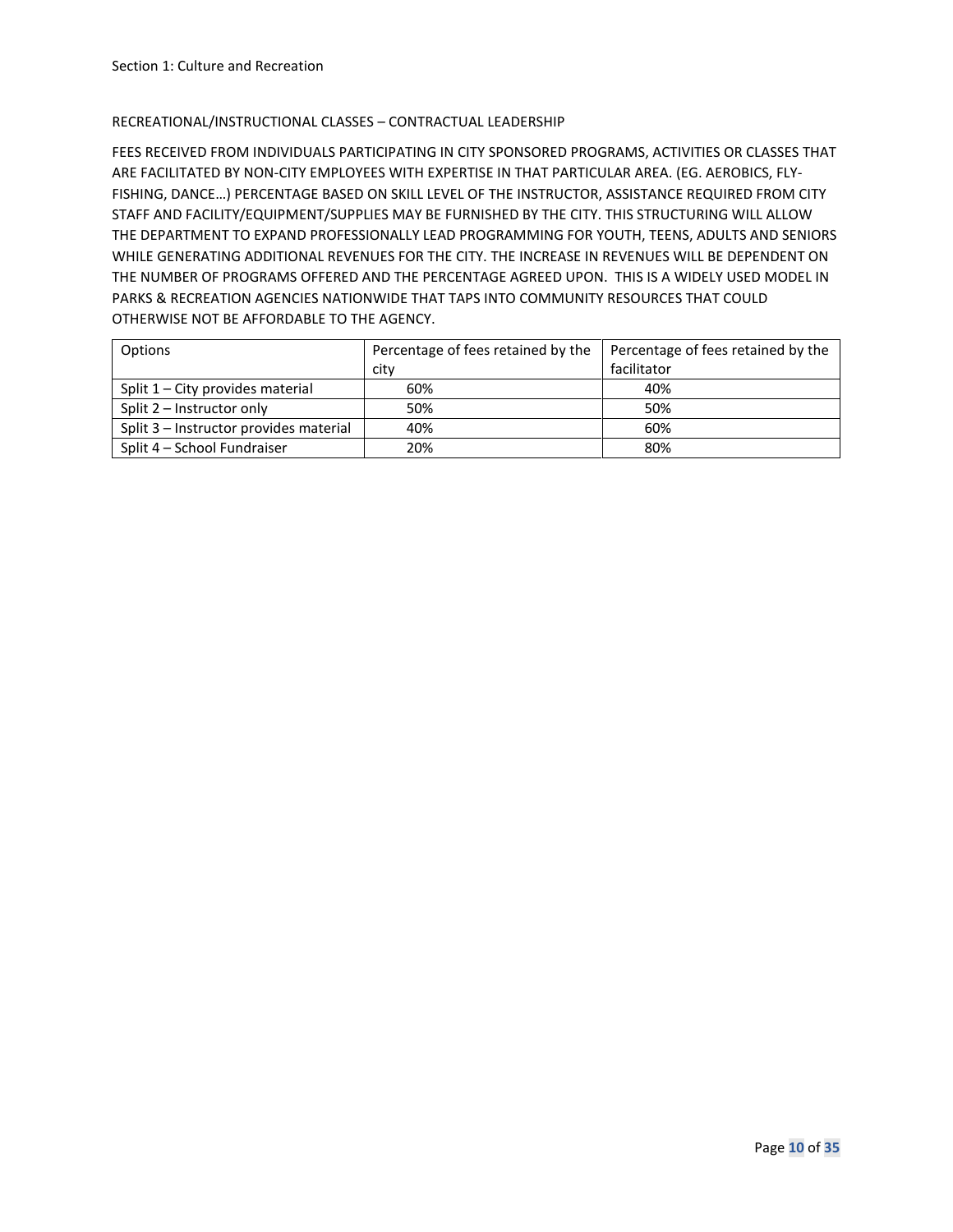## <span id="page-10-0"></span>Section 2 Building and Developers: Construction Permits, Developer Fees, Impact Fees, Right-of-Way permits, Engineering, Marine Application Fees, Map Fees

The governing bodies of local governments may provide a schedule of fees, as authorized by statutes for the enforcement of the provisions of its building code. Such fees shall be used solely for carrying out the local government's responsibilities in enforcing the Florida Building Code. All permit, processing, and plan review fees are non-refundable unless extenuating circumstances are submitted, in writing, and approved by the Building Official. All required fees shall be paid prior to the issuance of any permit and at the commencement of any construction.

NOTE: 10% of all fees collected within this section shall be accounted for and deposited in a separate account designated to support development review/compliance quality process improvement initiatives. Code Reference: Section 125.56, F.S. Chapter 166.222; FS Section 468.631, 553.721, 553.80 Responsible Department: Community Development/Building Division

## <span id="page-10-1"></span>329505 Plan Review Fee

The following review fees are applicable to all building construction permits.

Plan Review Fee: All projects are subject to a review fee, which equals the greater of (50%) of the permit fee or actual cost, incurred by the City to include one resubmittal.

- 1. Projects greater than or equal to four stories and assembly occupancy over 5,000 square feet and or large projects/developments determined by the Building Official shall be submitted to the International Code Council (ICC), Birmingham office, for formal plan review. The applicant shall pay the fee to ICC at the time plans are submitted.
- 2. The City may require, at the Building Official's discretion, a review of the single-family dwelling plans by a structural engineer. In this case, the applicant shall be required to pay the cost of this review.
- 3. Public Swimming Pool and Applicable Water Features Review Fee:
	- a. Review Fee New Pool Greater than 25,000 gallons \$450.00 to be paid upon submittal.
	- b. Review Fee New Pool 25,000 gallons or less \$300.00 to be paid upon submittal.
	- c. Renovations and Modifications
		- I. Level I- No Review fee required.
		- II. Level II- Renovations and Modifications Review \$50.00 to be paid upon submittal.
		- III. Level III- Renovations and Modifications Review \$200.00 to be paid upon submittal.
- 4. All projects are subject to a review fee for Engineering/Erosion Control (341920) fee of \$50 to be paid upon submittal.
- 5. FEMA Flood Zone Review: ALL projects within these zones are subject to a review fee for Floodplain Review of \$50.
- 6. Wetlands Protection: ALL projects in or adjacent to environmentally sensitive areas (wetlands & open water bodies) are subject to a review fee of \$50. (341920)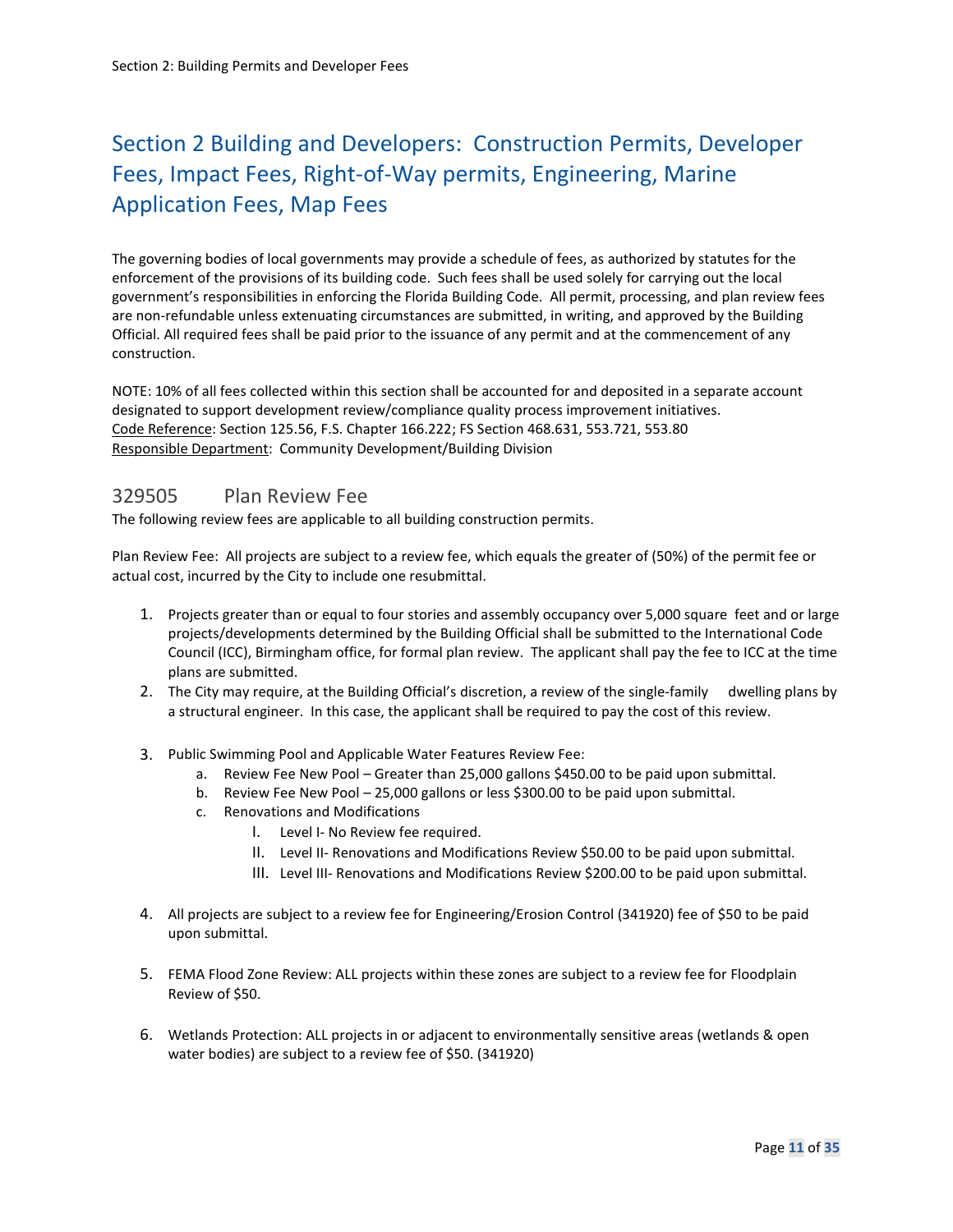7. Any additional resubmittal for review shall be assessed an additional review fee of \$25 or 25% of the permit fee whichever is greater per division review. (341920)

## 329506 Contractor Registration Fee

An administrative fee will be charged on all contractors not licensed under FS 489 engaging in business in the City of Destin for which a permit is required. The administrative fee is for verification of state, county, and local licenses, as required by city ordinance and certificate of insurance from a Florida Licensed Insurance Company for General Liability 61G4-15.003(2)(c), and Worker's Compensation as required by FS 440.103, 440.41, 440.42, and 489.144.

Code Reference: Chapter 13 Art. IV, Sec. 13-75, Code of Ordinances Responsible Department: Community Development/Building Division

Specialty Contractors- The City will charge one annual administrative fee for all contractors engaging in the practice of contracting in the City of Destin whose scope of work is identified in a specialty contractor's category.

## <span id="page-11-0"></span>322000 Building Construction Permit Fees

- 1. Permit Processing Fee: An administrative processing of \$50 is applied to all permits.
- 2. Penalty Fee: Any work which commences prior to securing the appropriate permit or permits shall be charged a rate double the permit fee, which shall be collected by the Building Division. (Note: in accordance with Ordinance 336, the Building Official may issue a citation to the contractor.)
- 3. Re-Permit Fee:
	- a. Active permits: The fee for re-permitting any active permit will be 50% of the original building permit fee, no plan review fee, a \$50 processing fee, plus applicable state fees.
	- b. Inactive permits: The fee for re-permitting any inactive permit will be regular fees, no plan review fee, a \$50 processing fee, plus applicable state fees.
- 4. In accordance with Florida Statute, a Florida Building Code (FBC) Surcharge (208620) is collected on all Building Permits of 1% or a \$2 minimum. In addition, a Building Code Administrators, and Inspectors Fund (BCAIB) Surcharge (208630) is also collected on all Building Permits issued in the amount of 1.5% or a \$2 minimum. Both of these surcharges are remitted to the Florida Department of Professional Regulation.
- 5. All New (Heated and Cooled) Buildings or Structure Additions (includes Manufactured Buildings).
	- a. Building Division Fee: A permit for any new building or structure, or for any addition to an existing building or structure, or portion thereof is based on square footage of gross floor area multiplied by \$0.15 per square foot. **P**lanning Division (329502) permit fee: Residential (Single Family – Attached/Detached or Duplex) is \$0.05 per square foot of gross floor area. This fee includes the initial Certificate of Occupancy as-built site inspection.
	- b.  $$150$  per 2 hours = \$100 cleaning fee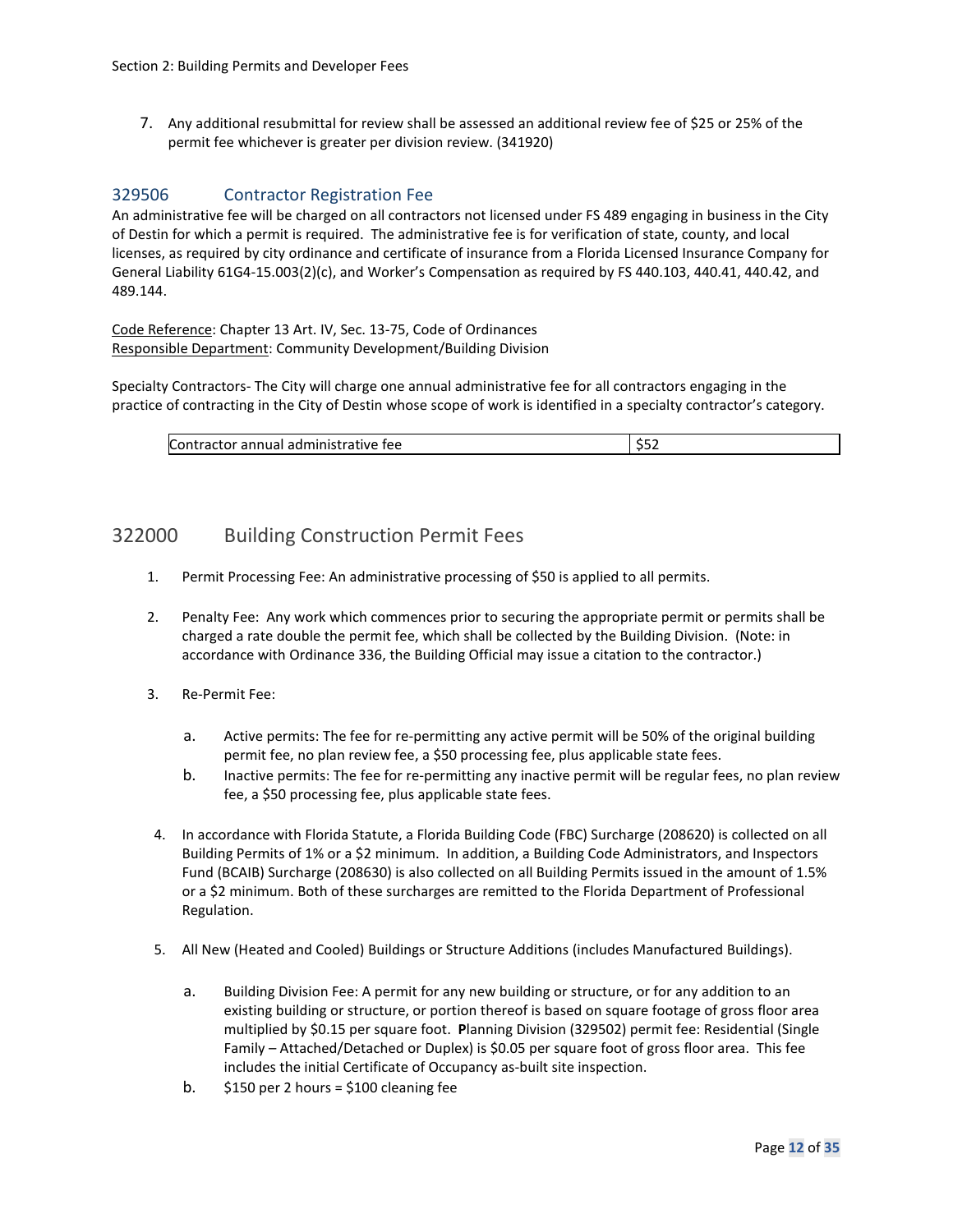- c. Engineering Division (341920) Permit Fee: Residential (Single Family –Attached/Detached or Duplex) is \$0.07 per square foot gross floor area.
- d. Planning Division (329502) permit fee: Multiple Family and Commercial Structures. If applicable, the fee is \$120. This fee includes the Certificate of Occupancy or Certificate of Completion and as-built site inspection.
- e. Engineering Division (341920) Permit Fee:- Multiple Family and Commercial Structures: If applicable, the fee is \$300. This fee includes initial Erosion Control inspection and the Certificate of Occupancy or Certificate of Completion and as-built site inspection.
- 6. Other Structure Fee:
	- a. Building Division Fee**:** For all other structures to include non-heated and cooled buildings, renovations, interior buildouts, sheds, decks, fences, etc. the permit fee is \$6 per \$1,000 (or fraction thereof) of estimated cost, up to \$20,000 plus \$5 per \$1,000 (or fraction thereof) of the estimated cost in excess of \$20,000 up to \$100,000 plus \$4 per \$1,000 (or fraction thereof) of estimated cost in excess of \$100,000 (or fraction thereof).
	- b. Planning Division (329502) permit fee: Residential (Single Family Attached/Detached or Duplex): If applicable, the feeis \$60.00. This fee includes the Certificate of Occupancy/Completion and asbuilt site inspection.
	- c. Engineering Division (341920) Permit Fee:Residential (Single Family Attached/Detached or Duplex): If applicable, the fee is:\$60. The fee includes Certificate of Occupancy/Completion and as-built site inspection.
	- d. Planning Division (329502) permit fee: Multiple Family and Commercial Structures: If applicable, the fee is \$120. This fee includes the Certificate of Occupancy/Completion and as-built site inspection.
	- e. Engineering Division (341920) Permit Fee: Multiple Family and Commercial Structures: If applicable, the fee is: \$150. This fee includes the Certificate of Occupancy/Completion and asbuilt site inspection.
	- f. Re-inspection fees are the same as 6 above.
- 7. Commercial Signs.
	- a. The Building Division Permit fee for all permanent signs is based on the total area of each sign (two-sided signs on the same structure are considered as one sign). The following fees per sign are as follows:

| Up to 20 square feet                             | <b>S40</b> |
|--------------------------------------------------|------------|
| Over 20 square feet                              | \$50       |
| Self-illuminated commercial sign, additional fee | \$20       |

- b. The Planning Division Permit fee (329502) for signs are established:
	- i. If the sign will be mounted to an approved, existing structure, the permit fee is \$40.
	- ii. If the sign will be mounted to a new structure, the permit-processing fee is \$80.
- c. Engineering Division (341920) Permit fee for ground signs only: \$40.
- 8. Mobile/Manufactured Homes.
	- a. The Building Division Permit fee for mobile/manufactured homes, blocked, with skirts and tiedowns, is \$30.
	- b. The Planning Division (329502) Permit fee for mobile/manufactured homes, blocked, with skirts and tie-downs fee is \$60. This fee includes the initial Certificate of Occupancy/Completion as-built site inspection.
	- c. The Engineering Division (341920) Permit fee for mobile/manufactured homes, blocked, with skirts and tie-downs fee is \$50. This fee includes the initial Certificate/Completion as-built site inspection.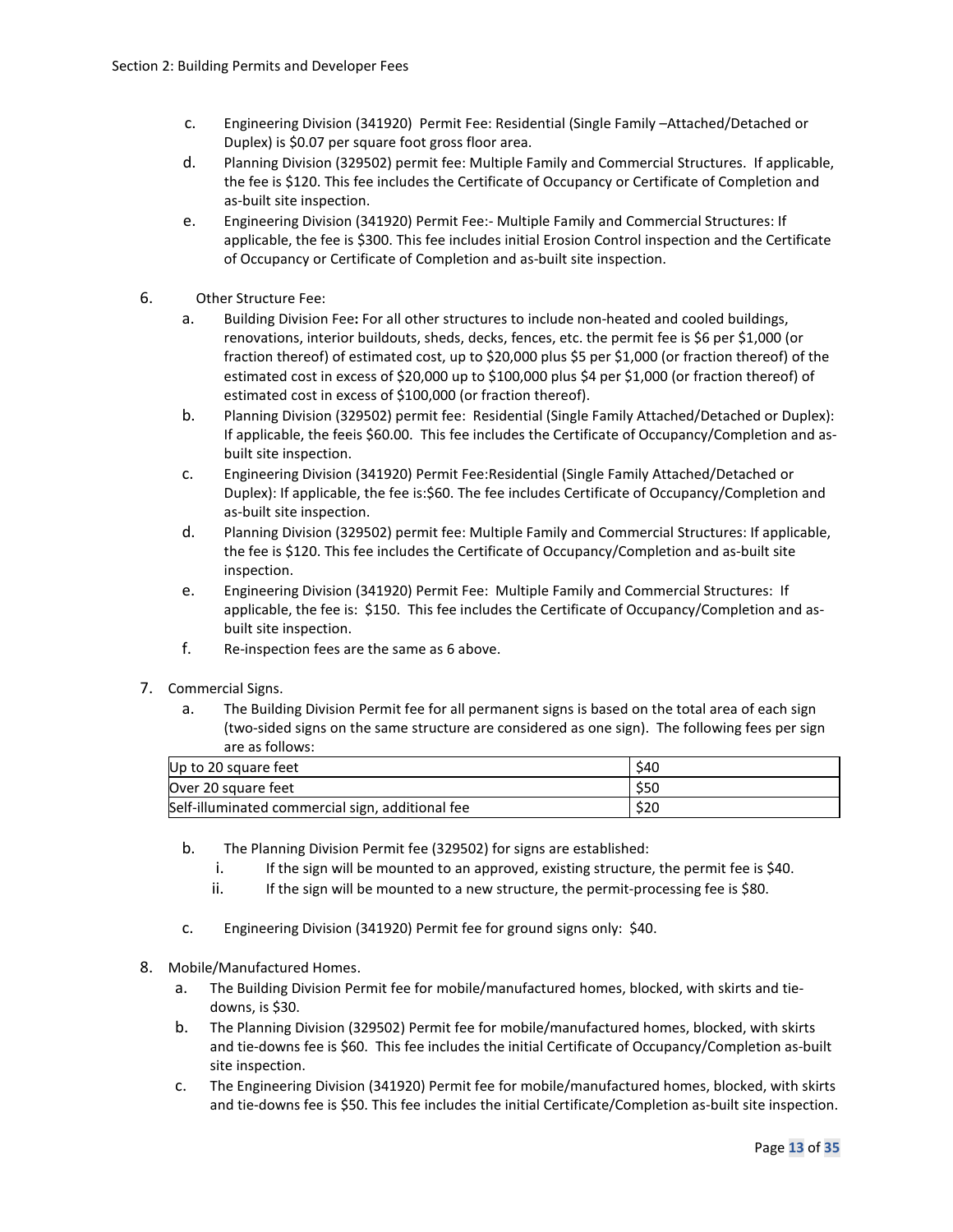- 9. In Ground Swimming Pools and applicable water features (which includes all pool and water feature equipment, except electrical).
	- a. Building Permit Fee:
		- i. The fee for new residential swimming pools and applicable water features (excluding electrical fee) is \$60.
		- ii. The fee for new public swimming pools and applicable water features is \$150.
		- iii. The fee for renovations/repair/modifications: to existing public swimming pools and applicable water features based on the level of modification as set forth in the Public Pool Modification Matrix Table is:
			- 1. Level I- \$50
			- 2. Level II- \$100
			- 3. Level III- \$150
	- b. Planning Division (329502) Permit Fee: The fee for new swimming pools, applicable water features and level III alteration/renovations is \$96.
	- c. The Engineering Division (341920) Permit fee for new residential swimming pools, applicable water features and level III alteration/renovations is \$75.
- 10. Antennas Dish and tower, roof and ground installations.
	- a. Domestic (Residential R3) installation: A permit is required only for those towers that are of such height that they cannot be contained on an owner's property if they fall. The permit fee is \$30.
	- b. Commercial (Non-Residential) installations: The fee is \$6 per \$1,000 (or fraction thereof) of the estimated cost up to \$20,000, plus \$5 per \$1,000 (or fraction thereof) of the estimated cost in excess of \$20,000 up to \$100,000, plus \$4 per \$1,000 (or fraction thereof) of the estimated cost in excess of \$100,000 (or fraction thereof).
- 11. Moving Buildings or Structures (excluding mobile homes): The fee to move any non-portable building or structure from one location to another location is \$90.
- 12. Demolition of Buildings or Structures:
	- a. Building Division Permit Fee: For the demolition of any building or structure, the fee is \$84. In addition to the demolition permit, you must submit a notice of asbestos removal form to the asbestos Coordinator for Northwest Florida District of Florida Department Environmental Protection (FDEP). (Note: The present address is 160 Government Center, Pensacola, Florida 31501). No Plan Review Fee or State fee.
	- b. Planning Division (329502) Permit Fee: The demolition permit fee is \$60.
	- c. Engineering Division (341920) Permit Fee: For the demolition of any building or structure, the fee is \$25. This fee includes initial Erosion Control inspection and the Certificate of Completion and site inspection.
- 13. Docks, Boathouses, Bulkheads and Seawalls:
	- a. Building Division Permit Fee: The fee for construction of docks, boathouses, bulkheads or seawalls is \$12 per \$1,000 (or fraction thereof) of estimated cost up to \$10,000, plus \$6 per \$1,000 (or fraction thereof) of the estimated cost in excess of \$10,000.
	- b. Planning Division (329502) Permit Fee: The permit fee is \$30.
- 14. Land clearing:
	- a. Planning Division (329502) Permit Fee: The fee for all land clearing permits is \$60.
	- b. Engineering Permit (341920) Fee: The fee for land clearing in lots 1 acre or less in size is \$75. The fee for land clearing in lots over 1 acre in size is \$150. Fee is based on lot size, not the land clearing/area of disturbance.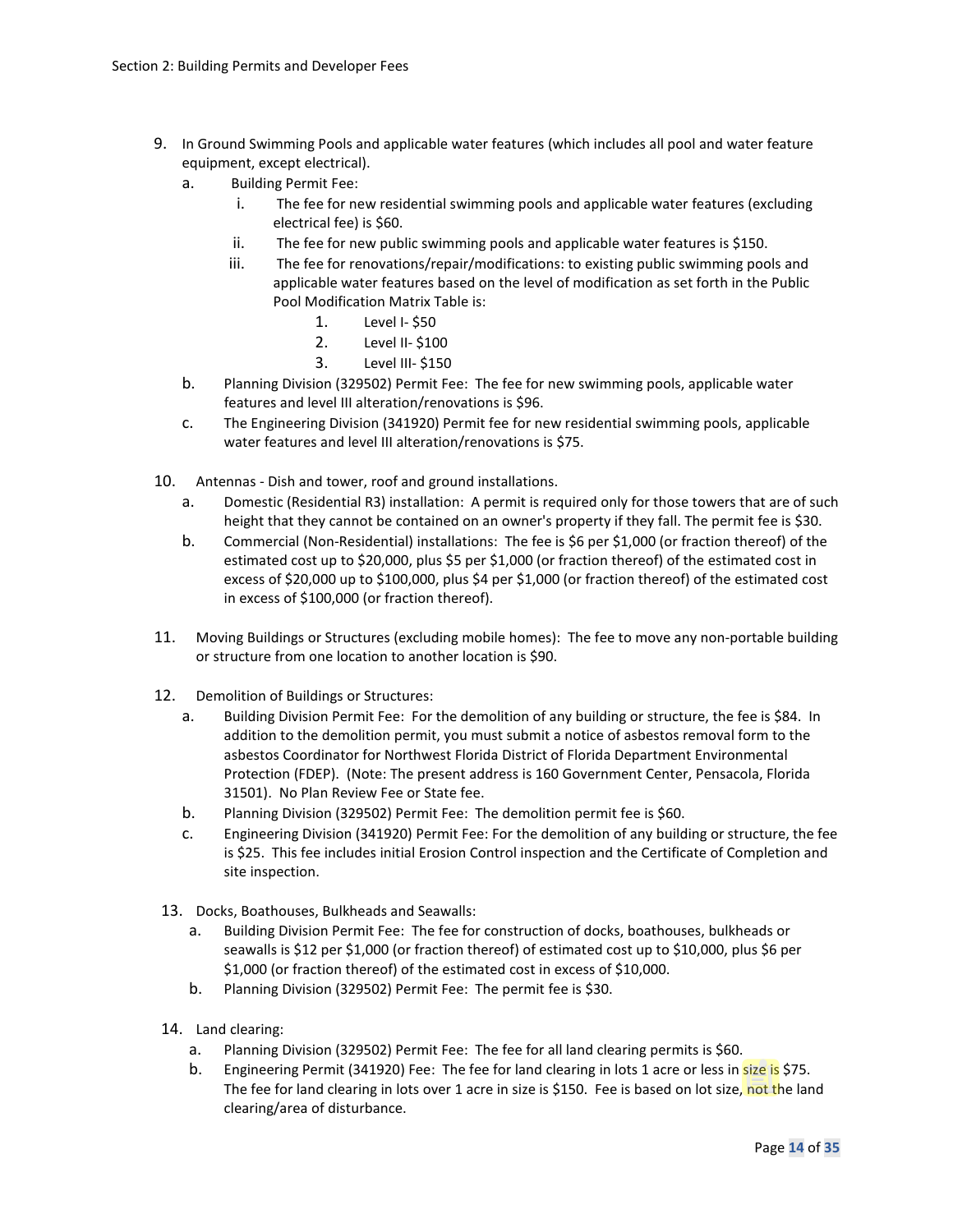- 15. Protected Tree removal:
	- a. Planning Division (329502) Permit Fee: The fee for removing any protected or preserved tree shall be \$60.
- 16. Portable Buildings:
	- a. Planning Division (329502) Permit Fee: \$80
	- b. Engineering Division (341920) Permit Fee: \$50 (Floodplain)
- 17. Mobile Vending:
	- a. Planning Division (329502) Permit Fee: \$25 per location
- 18. Temporary Tents
	- a. Building Division Permit Fee: \$25
	- b. Planning Division (329502) Permit Fee: \$25
- 19. Solar Energy Systems Permit Fees: Signed Sealed Drawings required. The permit fee is \$12 per \$1,000 (or fraction thereof) of estimated cost, up to \$10,000 plus \$6 per \$1,000 (or fraction thereof) in excess of \$10,000.
- 20. Electrical Permit Fees:

|  | <b>Electrical Service:</b> |
|--|----------------------------|
|--|----------------------------|

| Temporary service to 100 amperes                                              | \$30                             |
|-------------------------------------------------------------------------------|----------------------------------|
| Early service power - first service                                           | \$40                             |
| Early service power - each additional service                                 | \$12                             |
| NOTE: Required prior to final inspection and no occupancy shall occur         |                                  |
| prior to issuance of a Certificate of Occupancy, by the Building Official. If |                                  |
| the premises are occupied prior to the issuance of a Certificate of           |                                  |
| Occupancy, or a Certificate of Completion, the power company may be           |                                  |
| notified to disconnect the power and the permit will be subject to action     |                                  |
| by the Code Enforcement Board.                                                |                                  |
| Permanent service up to 100 amperes                                           | \$45                             |
| Permanent service 101 to 200 amperes                                          | \$60                             |
| Permanent service 201 to 400 amperes                                          | \$75                             |
| Permanent service 401 to 600 amperes                                          | \$90                             |
| Permanent service 601 to 800 amperes                                          | \$120                            |
| Permanent service over 801 amperes                                            | \$120 plus \$0.05 per ampere     |
|                                                                               | over 800 amperes                 |
| <b>Circuits</b>                                                               | \$2.50 each                      |
| Low voltage systems i.e., tv, phone, sound, alarm                             | \$6 per system                   |
| (Exclude wireless security systems for $1 < 2$ family)                        |                                  |
| Electrical repair wiring or renovations                                       | \$12 per \$1,000 of estimated    |
|                                                                               | cost up to \$10,000 plus \$6 per |
|                                                                               | \$1000 in excess of \$10,000 and |
|                                                                               | \$3 for each circuit added or    |
|                                                                               | altered                          |
| Meter/service change outs (to include gang meters)                            | \$33 per meter                   |
| <b>Functional check</b>                                                       | \$50                             |

b. Swimming Pools and applicable water features: The permit fee, which includes all pool and applicable water feature equipment grounding, and underwater lights, is \$40.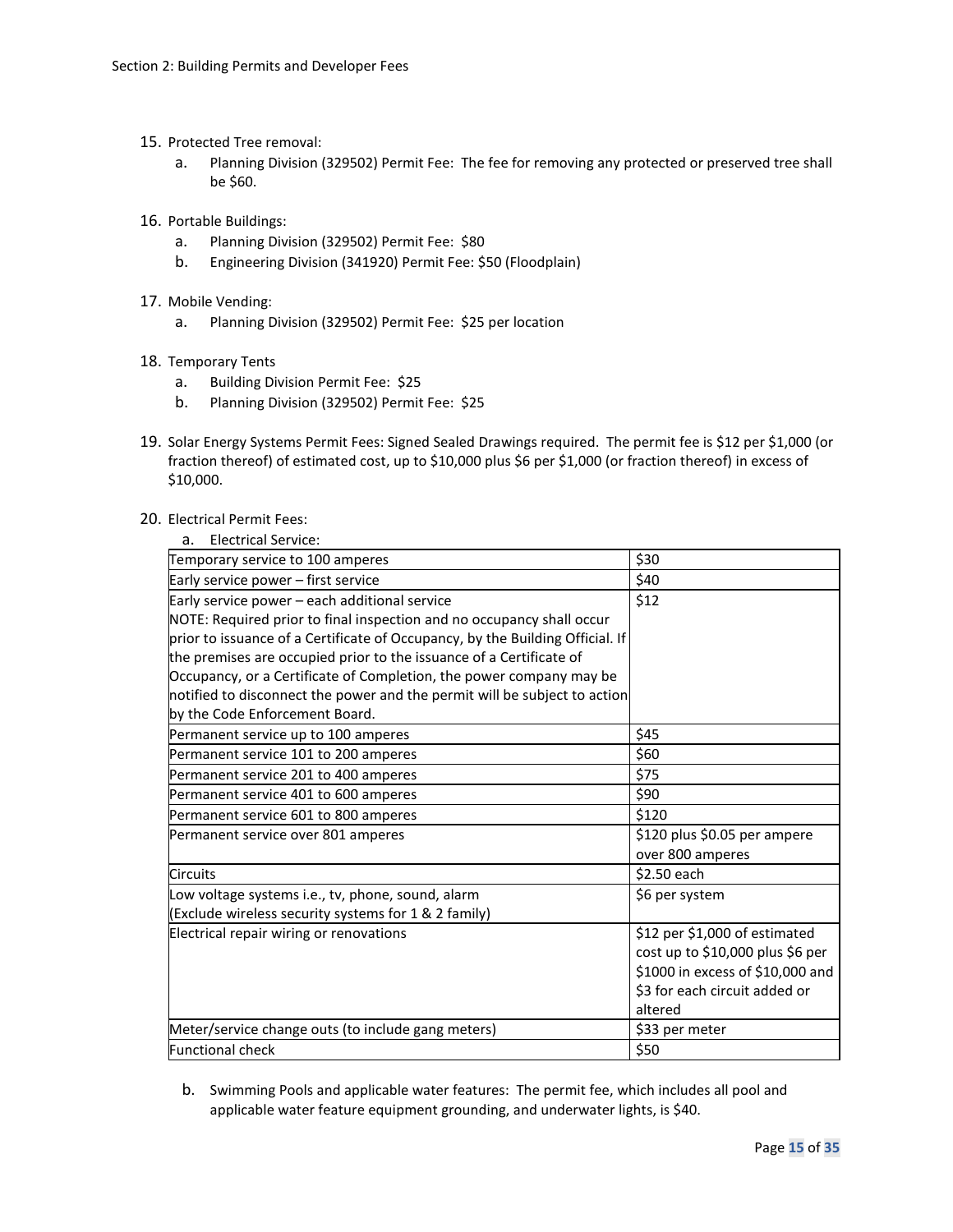21. Mechanical Permit Fees:

a. Heat and Air Conditioning Unit (including heat pump) New or Change outs:

| Up to five tons, per system fee |  |  | \$60                                          |
|---------------------------------|--|--|-----------------------------------------------|
| Over five tons                  |  |  | $\frac{1}{2}$ \$60 plus \$3.50 per ton over 5 |
|                                 |  |  | tons                                          |

- b. Refrigeration system is \$24 each.
- c. Commercial kitchen Hood system is \$24 each.
- d. Incinerator or Boiler is \$24 each.
- e. Mechanical repair is \$12 per \$1,000 (or fraction thereof) of estimated cost, up to \$10,000 plus \$6 per \$1,000 (or fraction thereof in excess of \$10,000).
- 22. Plumbing Permit Fees:
	- a. Each fixture, roughed-in and/or final inspection is \$5 per plumbing fixture.
	- b. Each individual tap for sewer, septic, grease trap/interceptor, back-flow protector, roof drain and water connection is \$12.
	- c. Plumbing repair/re-piping or renovations is \$12 per \$1,000 (or fraction thereof) of estimated cost, up to \$10,000 plus \$6 per \$1,000 (or fraction thereof in excess of \$10,000).
- 23. Gas Installation Permit Fees:
	- a. Each fixture is \$5.
	- b. Gas piping (Natural or LP) to a unit or building is \$24 per connection, to include installation of generators to existing homes/structures.
	- c. Gas repair/re-piping or renovations is \$12 per \$1,000 (or fraction thereof) of estimated cost, up to \$10,000 plus \$6 per \$1,000 (or fraction thereof in excess of \$10,000).
- 24. Fire Sprinkler/Suppression Systems Permit Fees:
	- a. Commercial kitchen hood suppression:
		- i.\$60 up to 4 nozzles heads
		- ii.\$10 per additional nozzle head thereafter
	- b. Fire Sprinkler system:
		- i.The fee is \$0.80 per sprinkler head/nozzle for new construction.
		- ii.The fee is \$10 per water line feeding above systems.
		- iii.The fee is \$10 per standpipe.
		- iv.The fee is \$12 for repair or modification per \$1,000 (or fraction thereof) of estimated cost, up to \$10,000 plus \$6 per \$1,000 (or fraction thereof) in excess of \$10,000.
- 25. Utility Site/Infrastructure Permit Fees:
	- a. Systems up to 20 devices (manholes, catch basin, storm drains) is \$200
	- b. Systems with over 20 devices is \$350.
	- c. Planning Division (329502) fee is \$120.
	- d. Engineering Division (341920) Fee: \$150
- 26. Parking Lot Resurface, Restripe and Overlay Permit Fees:
	- a. Building Division fee is \$100
	- b. Planning Division (329502) fee is \$120
	- c. Engineering Division (341920) Fee: \$75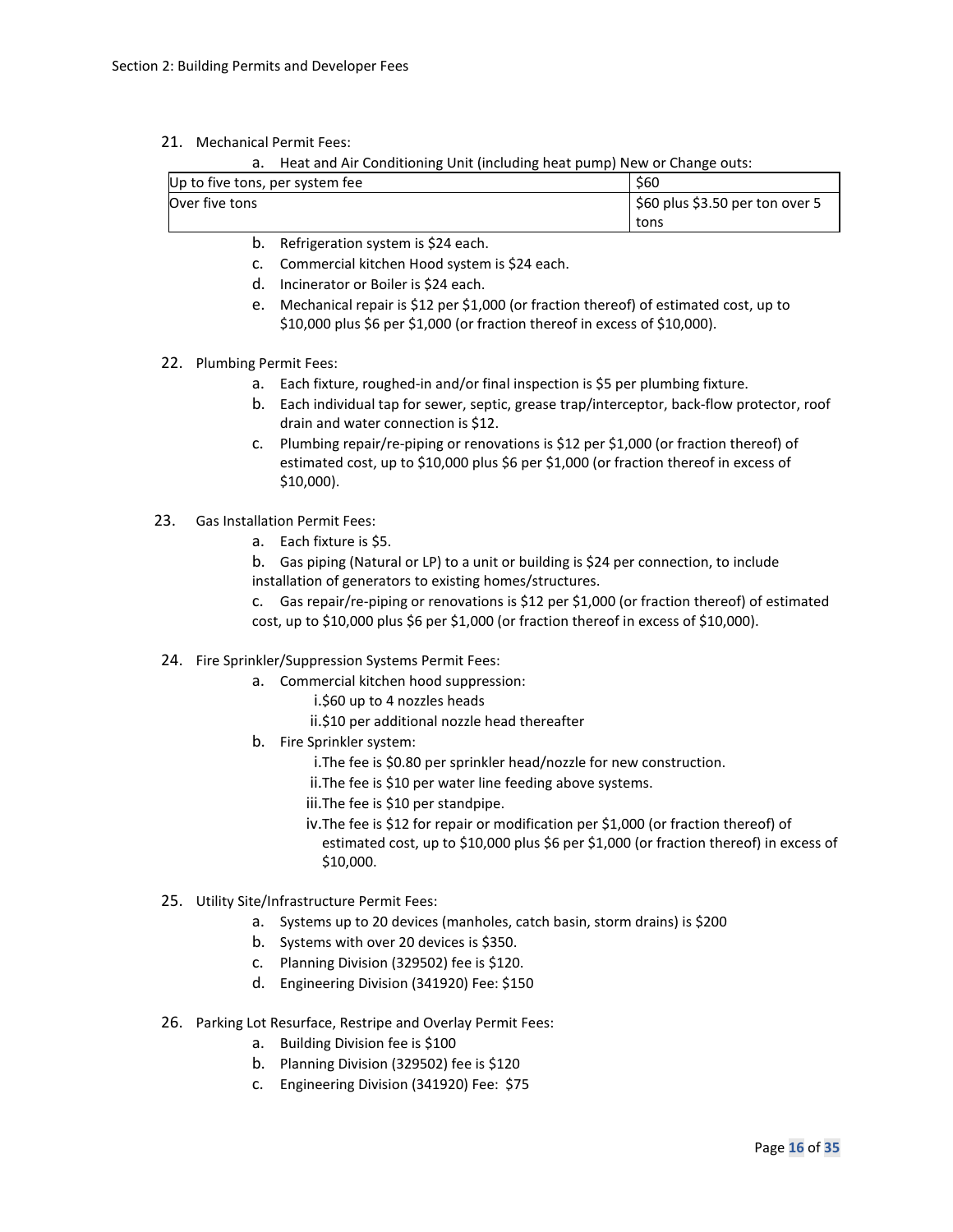- 27. Code Compliance Inspection Permit Fee: For anyone who request to have an inspection for general life safety or building code compliance which are outside of performing construction activity, the fee is \$50.
- 28. Re-inspection Fee: The initial inspection is included in the permit fee. A re-inspection fee to the Building Division of \$35 for the first re-inspection (per unit/building or structure). The fee for a second re-inspection shall be \$70.00, and the fee for a subsequent re-inspection shall be \$140 each. (Note: See FS Section 553.80(4)(c)). Planning Division's (329502) Certificate of Occupancy (As-Built) site reinspection fees: Residential (Single Family or Duplex) \$100, Minor Development Order \$460 and Major Development Order \$615. Engineering Division's (341920) Certificate of Occupancy (As-Built) site reinspection fees: Residential (Single Family or Duplex) \$100; Certificate of Completion site re-inspection fee - \$50. Site reinspection fee is \$150 for minor development and \$300 for major development.
- 29. Stop By/Walk Through Inspection Request Fee: The fee will be \$50.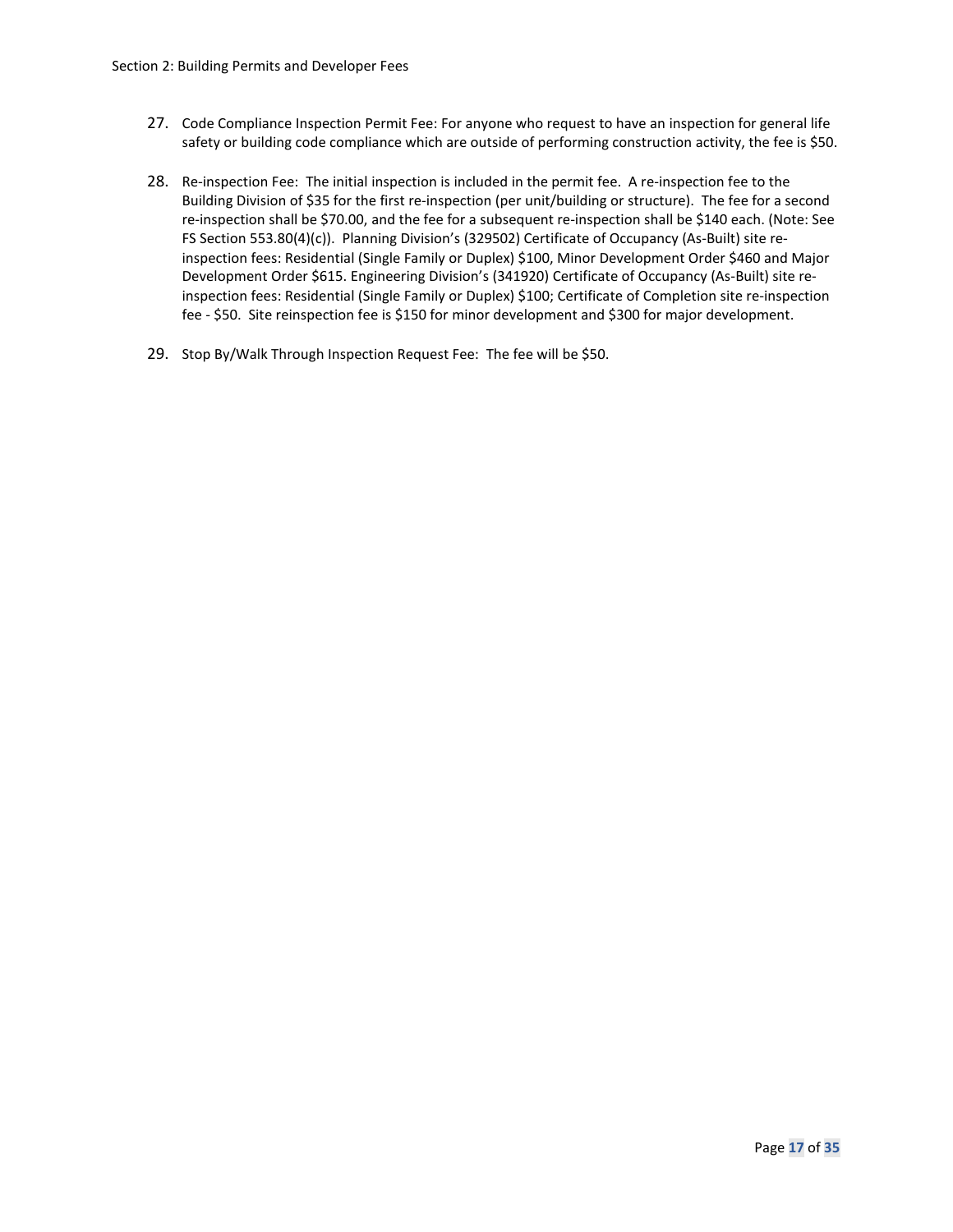## 329503 Right-of-Way Fees

The Land Development Code provides that City Council will establish and collect fees for issuing Right of Way Construction Permits for work in the City's rights of way. NOTE: 10% of all fees collected within this section shall be accounted for and deposited in a separate account designated to support development review/compliance quality process improvement initiatives.

Code Reference: LDC 8.01.00 & Resolutions 02-06, 02-23, 04-13, 04-15 Responsible Department: Community Development Department – Engineering Division

| Utility right-of-way permit                                                                                       | \$260                             |
|-------------------------------------------------------------------------------------------------------------------|-----------------------------------|
| Right-of-way administration fee - Residential single/duplex                                                       | \$40 per row                      |
| Right-of-way administration fee - Commercial or multi-family                                                      | \$125 per row                     |
| Construction right-of-way - Nonresidential                                                                        | \$11 per 100 linear feet<br>PLUS: |
|                                                                                                                   | \$78 per road bore                |
|                                                                                                                   | \$260 per road cut                |
|                                                                                                                   | \$78 landscaping/irrigation       |
| Commercial right-of-way - Nonresidential individual simple owner fee<br>for hold harmless & maintenance agreement | \$50                              |
| Commercial right-of-way - Nonresidential other ownership (corporate                                               | \$85                              |
| or trust) fee for hold harmless & maintenance agreement                                                           |                                   |
| Residential (single or 2-family lot)                                                                              | \$11 per 100 linear feet<br>PLUS: |
|                                                                                                                   | \$21 per bore                     |
|                                                                                                                   | \$260 per road cut                |
|                                                                                                                   | \$21 landscaping/irrigation       |
| Residential (single or 2-family lot) Individual simple owner fee for hold                                         | \$50                              |
| harmless & maintenance agreement                                                                                  |                                   |
| Residential (single or 2-family lot) other ownership (corporate or trust)                                         | \$85                              |
| fee for hold harmless & maintenance agreement                                                                     |                                   |
| Right-of-way inspections - Commercial satisfactory completion                                                     |                                   |
| Initial inspection                                                                                                | No charge                         |
| First site re-inspection                                                                                          | \$80                              |
| Each subsequent re-inspection                                                                                     | \$130                             |
| Right-of-way inspections - Residential satisfactory completion                                                    |                                   |
| Initial inspection                                                                                                | No charge                         |
| First site re-inspection                                                                                          | \$65                              |
| Each subsequent re-inspection                                                                                     | \$85                              |
| Right-of-way - vacation/easement                                                                                  | \$2500                            |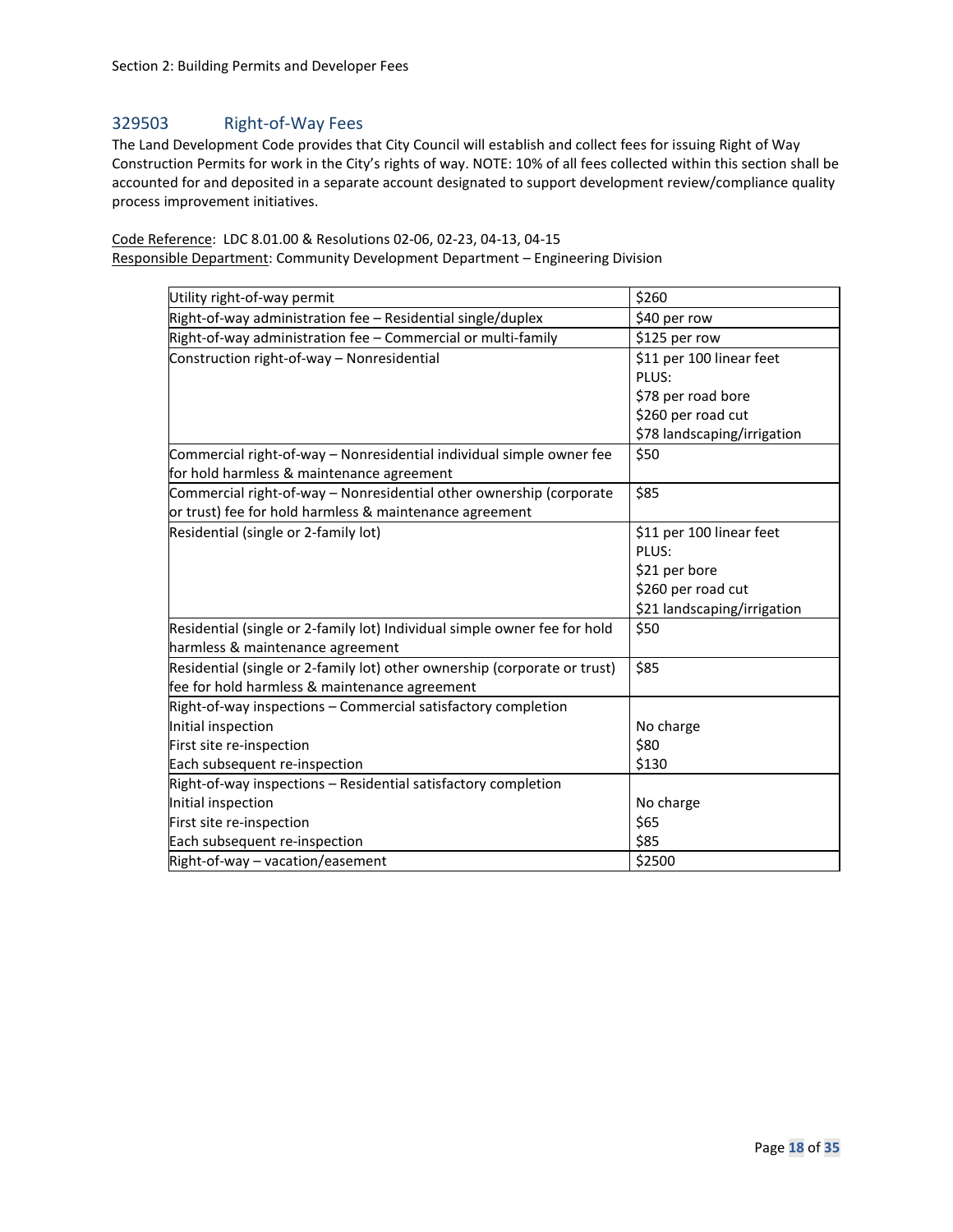## <span id="page-18-0"></span>329502 LAND DEVELOPMENT REVIEW FEES (aka ZONING REVIEW FEES)

The Land Development Regulations provide that the City Council of the City of Destin, Florida will establish land development review, permit and other fees. Fees are set to cover the cost of the work associated with review, permitting, inspection and other activities associated with land development. The City may require, at its discretion, the review and advise of an expert consulting professional on any development application. Applicants will be responsible to reimburse the City for these outside costs plus a 10% Administrative Fee. NOTE: 10% of all fees collected within this section shall be accounted for and deposited in a separate account designated to support development review/compliance quality process improvement initiatives.

Code Reference: Land Development Code 18.01.00 Responsible Department: Community Development

### DEVELOPMENT ORDER RELATED APPLICATIONS:

The following development order related application fees include first submittal reviews only. Subsequent submittal reviews and advertisement costs and mailing costs will be invoiced to the applicant at actual cost plus a 10% Administrative Fee. All invoices must be paid in full prior to submittal of additional submittal packages and/or the issuance of the Final Development Order (DO).

| ITYPE OF APPLICATION                                                  | <b>APPLICATION FEE</b> |
|-----------------------------------------------------------------------|------------------------|
| Pre-Application Review                                                | \$50                   |
| Developer's Agreement                                                 | \$4500                 |
| Major Developments                                                    | \$4250                 |
| Minor Developments                                                    | \$3000                 |
| Major Deviations to a Major Development                               | \$3250                 |
| Minor Deviations to a Major Development                               | \$2000                 |
| Major Deviation to a Minor Development                                | \$3000                 |
| Minor Deviation to a Minor Development                                | \$2000                 |
| Simple Deviation                                                      | \$1000                 |
| Planned Unit Development (PUD) (in addition to fee for subdivision,   | \$2500                 |
| major development or minor development)                               |                        |
| Landscaping Plan Review (if not submitted as part of a DO Application | \$750                  |
| Outdoor lighting plan review (if not submitted as part of a DO        | \$750                  |
| Application)                                                          |                        |
| Development Order Exemption                                           | \$500                  |

## SUBDIVISION RELATED APPLICATIONS:

The following subdivision related application fees include first submittal reviews only. Subsequent submittal reviews and advertisement costs and mailing costs will be invoiced to the applicant at actual cost plus a 10% Administrative Fee. All invoices must be paid in full prior to submittal of additional submittal packages and/or final approval.

| <b>TYPE OF APPLICATION</b>                | <b>APPLICATION FEE</b> |
|-------------------------------------------|------------------------|
| <b>Major Subdivisions</b>                 | \$3250                 |
| <b>Minor Subdivisions</b>                 | \$1500                 |
| Replat of Subdivision/Lot Reconfiguration | \$1300                 |
| Lot Split                                 | \$500                  |
| Deed of Gift                              | \$750                  |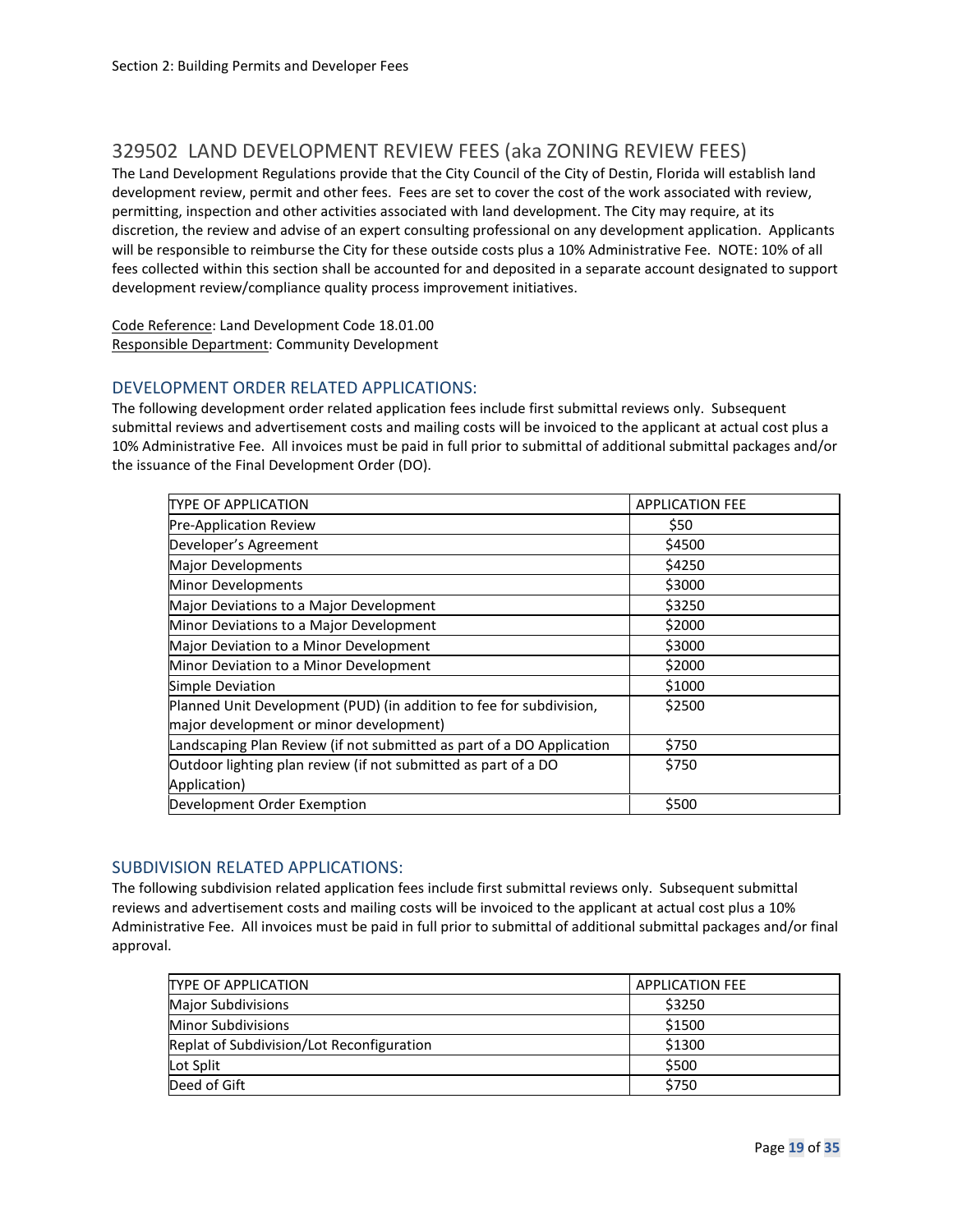| If easements follow the plat, replat, or lot reconfiguration and are | S300 per easement |
|----------------------------------------------------------------------|-------------------|
| executed by a separate document                                      |                   |

#### ORDINANCE AMENDMENT RELATED APPLICATIONS:

An applicant applying for any one of the following ordinance amendment related applications is responsible for paying to the City: administrative expenses, cost recovery for the use of outside consultants by the City to review the application, legal notice costs, and mailing cost at actual cost plus a 10% Administrative Fee.

| <b>TYPE OF APPLICATION</b>                     | <b>APPLICATION FEE</b> |
|------------------------------------------------|------------------------|
| Comprehensive Plan Text Amendment              | \$1200                 |
| Comp Plan Future Land Use Map (FLUM) Amendment | \$1200                 |
| Land Development Code (LDC) Text Amendment     | \$1200                 |
| LDC Rezoning Map Amendment                     | \$1200                 |
| Code of Ordinance Text Amendment               | \$1200                 |

## BOARD OF ADJUSTMENT RELATED APPLICATIONS:

An applicant applying for any one of the following Board of Adjustment applications is responsible for paying to the City: administrative expenses, cost recovery for the use of outside consultants by the City to review the application, legal notice costs, and mailing cost, at actual cost plus a 10% Administrative Fee.

| <b>TYPE OF APPLICATION</b>            | <b>APPLICATION FEE</b> |  |  |
|---------------------------------------|------------------------|--|--|
| Administrative Decision Appeal        | \$650                  |  |  |
| Variance                              | \$650                  |  |  |
| <b>Exception (Marina Siting Only)</b> | \$650                  |  |  |

## TABLING AND/OR REHEARING:

The following fees are established for an applicant initiating tabling and/or re-hearing of an application at City Council, Local Planning Agency (LPA), Board of Adjustment (BOA), or Technical Review Team (TRT). The applicant is responsible for paying to the City administrative expenses, cost recovery for the use of outside consultant by the City to review the application, legal notice costs, and mailing cost, at actual cost plus a 10% Administrative Fee.

| <b>TYPE OF HEARING</b>      | <b>FFF</b> |
|-----------------------------|------------|
| City Council                | \$120      |
| Local Planning Agency (LPA) | \$120      |
| Board of Adjustments        | \$120      |
| Technical Review Team       | \$120      |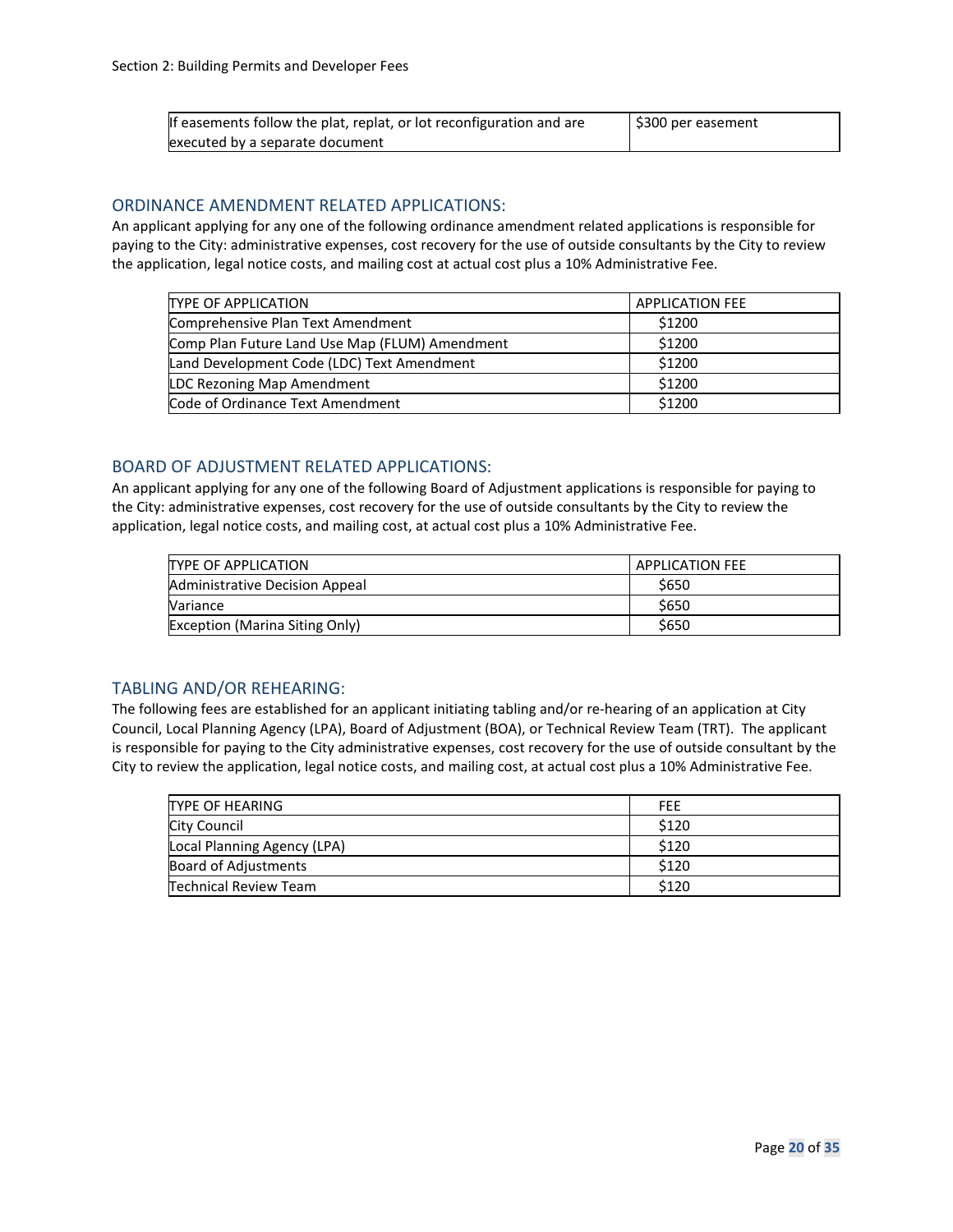## MISCELLANEOUS APPLICATIONS, FEES, & LETTERS:

| TYPE OF APPLICATION, FEE, OR LETTER                        | <b>FEE</b>                  |  |
|------------------------------------------------------------|-----------------------------|--|
|                                                            | (Per Application or Letter) |  |
| Alcohol Licenses                                           | \$35                        |  |
| Zoning Compliance Letter                                   | \$75                        |  |
| <b>FDEP Review Letter</b>                                  | \$70                        |  |
| Re-Addressing for Convenience                              | \$50                        |  |
| Home Occupation                                            | \$55                        |  |
| White Sands Compliance Inspection                          | \$35                        |  |
| Each re-inspection due to failure of a previous inspection | \$87                        |  |
| Dog Friendly Dining                                        | \$540                       |  |
| <b>Conditional Use</b>                                     | \$650                       |  |
| Property Status Letter (Lien Requests)                     | \$35                        |  |
| <b>Home Solicitation Sales</b>                             | \$55                        |  |
| Change of Use Application Fee - Commercial                 | \$100                       |  |
| Change of Use Application Fee – Home Occupation            | \$50                        |  |
| Change of Use Application Fee - Mobile Vender              | \$25 per location           |  |
| Parking Agreement Review                                   | \$75                        |  |
| <b>White Sands Review</b>                                  | \$50                        |  |
| <b>Street Name Change</b>                                  | \$500                       |  |

## <span id="page-20-0"></span>324xxx IMPACT FEES

Fees charged to developers at the time of development for construction of facilities to serve the development site. Impact fees are based on the Impact fee study performed in 2007.

## Code Reference: Land Development Code

Responsible Department: Community Development Department

## 324110 IMPACT FEES - PUBLIC SAFETY- RESIDENTIAL

| Land Use Type                      | Unit            | Fee  |
|------------------------------------|-----------------|------|
|                                    |                 |      |
| Residential, less than 500 sq. ft. | <b>Dwelling</b> | \$9  |
| Residential, 500-749 sq. ft.       | <b>Dwelling</b> | \$11 |
| Residential, 750-999 sq. ft.       | <b>Dwelling</b> | \$13 |
| Residential, 1,000-1,499 sq. ft.   | <b>Dwelling</b> | \$16 |
| Residential, 1,500-1,999 sq. ft.   | <b>Dwelling</b> | \$19 |
| Residential, 2,000-2,999 sq. ft.   | <b>Dwelling</b> | \$23 |
| Residential, 3,000-3,999 sq. ft.   | <b>Dwelling</b> | \$27 |
| Residential, 4,000 sq. ft or more  | <b>Dwelling</b> | \$31 |
| Mobile home/RV park                | Pad             | \$21 |
| Hotel/Motel                        | Room            | \$11 |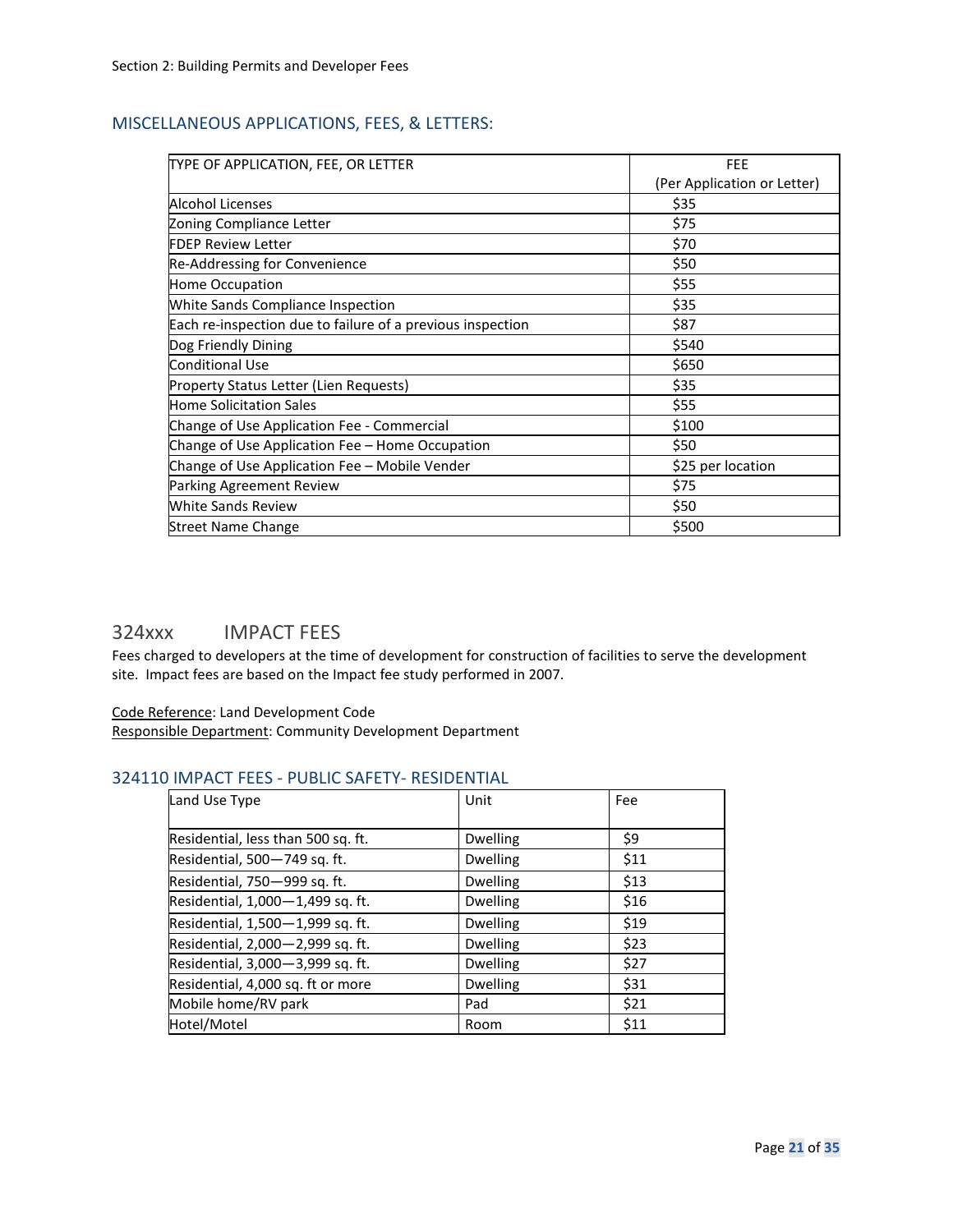| Land Use Type       | Unit          | Fee  |
|---------------------|---------------|------|
| Retail/commercial   | 1,000 sq. ft. | \$31 |
| Office              | 1,000 sq. ft. | \$18 |
| Industrial          | 1,000 sq. ft. | \$11 |
| Warehouse           | 1,000 sq. ft. | \$11 |
| Church/Synagogue    | 1,000 sq. ft. | \$11 |
| School/college      | 1,000 sq. ft. | \$11 |
| Hospital            | 1,000 sq. ft. | \$11 |
| Nursing home        | 1,000 sq. ft. | \$11 |
| Other institutional | 1,000 sq. ft. | \$11 |

## 324120 IMPACT FEES - PUBLIC SAFETY – COMMERCIAL

### 324210 IMPACT FEES - PHYSICAL ENVIRONMENT – RESIDENTIAL

The Net Positive Environmental Benefit Impact Fee is 25% of the cost of construction for all marinas, docks, piers or other similar development within the Destin harbor and canals adjacent to the Destin Harbor.

## 324220 IMPACT FEES - PHYSICAL ENVIRONMENT - COMMERCIAL

The Net Positive Environmental Benefit Impact Fee is 25% of the cost of construction for all marinas, docks, piers or other similar development within the Destin harbor and canals adjacent to the Destin Harbor.

### 3243X0 IMPACT FEES – TRANSPORTATION

These Fees help the city address development impacts on transportation to include traffic, roads, sidewalks, streetlights, and parking.

## 324310 IMPACT FEES - TRANSPORTATION - RESIDENTIAL

| Land Use Type                      | Unit            | Fee     |
|------------------------------------|-----------------|---------|
| Residential, less than 500 sq. ft. | <b>Dwelling</b> | \$583   |
| Residential, 500-749 sq. ft.       | <b>Dwelling</b> | \$724   |
| Residential, 750-999 sq. ft.       | <b>Dwelling</b> | \$855   |
| Residential, 1,000-1,499 sq. ft.   | <b>Dwelling</b> | \$1,016 |
| Residential, 1,500-1,999 sq. ft.   | <b>Dwelling</b> | \$1,198 |
| Residential, 2,000-2,999 sq. ft.   | <b>Dwelling</b> | \$1,425 |
| Residential, 3,000-3,999 sq. ft.   | <b>Dwelling</b> | \$1,677 |
| Residential, 4,000 sq. ft or more  | <b>Dwelling</b> | \$1,896 |
| Mobile home/RV park                | Pad             | \$780   |
| Hotel/Motel                        | Room            | \$981   |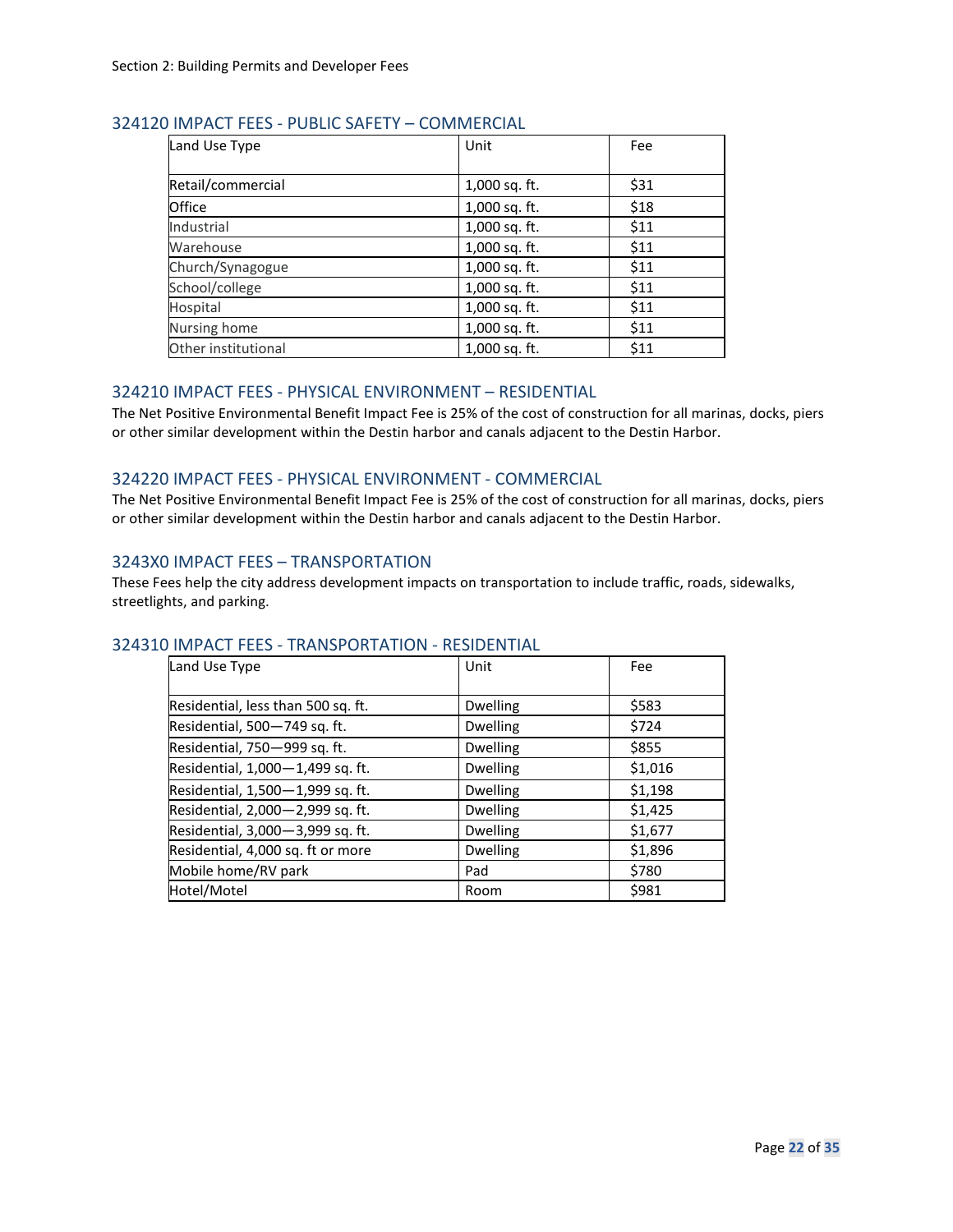| Land Use Type             | Unit                 | Fee     |
|---------------------------|----------------------|---------|
| Retail/shopping center    | 1,000 sq. ft.        | \$1,752 |
| Discount Superstore       | 1,000 sq. ft.        | \$2,242 |
| Bank, Walk-in             | 1,000 sq. ft.        | \$2,043 |
| Bank, Drive-in            | 1,000 sq. ft.        | \$3,205 |
| Supermarket               | 1,000 sq. ft.        | \$3,298 |
| Convenience market        | 1,000 sq. ft.        | \$4,216 |
| <b>Golf Course</b>        | Acre                 | \$548   |
| Marina                    | <b>Berth</b>         | \$321   |
| Racquet/Health Club       | 1,000 sq. ft.        | \$3,584 |
| Restaurant, Fast Food     | 1,000 sq. ft.        | \$4,638 |
| Restaurant, High Turnover | 1,000 sq. ft.        | \$4,464 |
| Restaurant, Sit-Down      | 1,000 sq. ft.        | \$3,244 |
| Service Station           | <b>Fuel Position</b> | \$1,030 |
| Office, General           | 1,000 sq. ft.        | \$1,404 |
| Hospital                  | 1,000 sq. ft.        | \$2,262 |
| <b>Nursing Home</b>       | 1,000 sq. ft.        | \$786   |
| Church/Synagogue          | 1,000 sq. ft.        | \$883   |
| School/College            | 1,000 sq. ft.        | \$354   |
| Day Care Center           | 1,000 sq. ft.        | \$2,048 |
| Other Institutional       | 1,000 sq. ft.        | \$1,404 |
| General Light Industrial  | 1,000 sq. ft.        | \$888   |
| Warehouse/Storage         | 1,000 sq. ft.        | \$632   |
| Mini-warehouse            | 1,000 sq. ft.        | \$319   |

## 324320 IMPACT FEES - TRANSPORTATION - COMMERCIAL

## 324610 IMPACT FEES - LIBRARY - RESIDENTIAL

| Land Use Type                      | Unit            | Fee   |
|------------------------------------|-----------------|-------|
| Residential, less than 500 sq. ft. | <b>Dwelling</b> | \$62  |
| Residential, 500-749 sq. ft.       | <b>Dwelling</b> | \$78  |
| Residential, 750-999 sq. ft.       | <b>Dwelling</b> | \$93  |
| Residential, 1,000-1,499 sq. ft.   | <b>Dwelling</b> | \$112 |
| Residential, 1,500-1,999 sq. ft.   | <b>Dwelling</b> | \$133 |
| Residential, 2,000-2,999 sq. ft.   | <b>Dwelling</b> | \$160 |
| Residential, 3,000-3,999 sq. ft.   | <b>Dwelling</b> | \$190 |
| Residential, 4,000 sq. ft or more  | <b>Dwelling</b> | \$217 |
| Mobile home/RV park                | Pad             | \$149 |
| Hotel/Motel                        | Room            | \$0   |

## 324620 IMPACT FEES - LIBRARY - COMMERCIAL

No Library Impact Fees are assessed for Commercial Development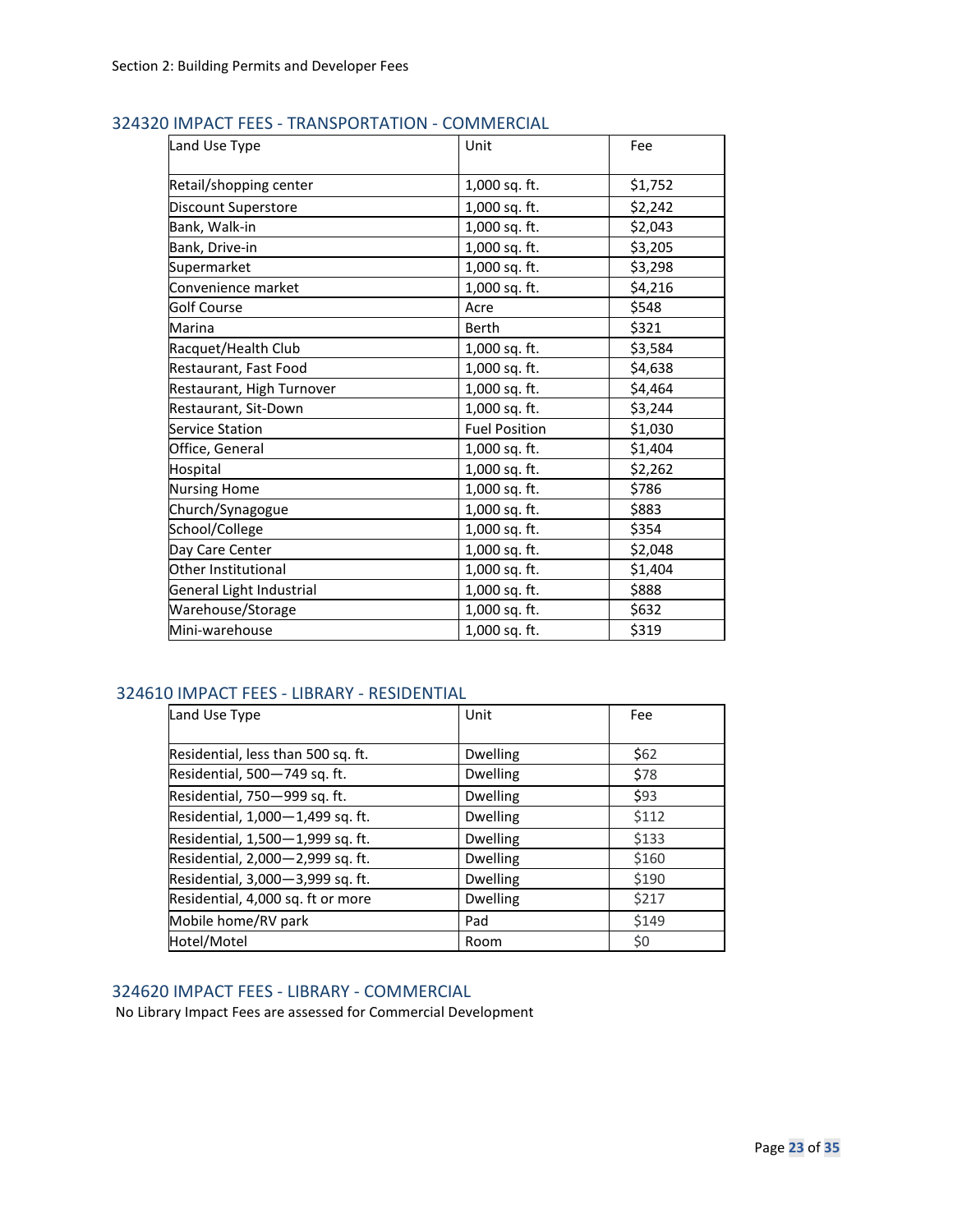## 324611 IMPACT FEES – RESIDENTIAL – PARKS

| Land Use Type                      | Unit            | Fee   |
|------------------------------------|-----------------|-------|
| Residential, less than 500 sq. ft. | <b>Dwelling</b> | \$186 |
| Residential, 500-749 sq. ft.       | <b>Dwelling</b> | \$235 |
| Residential, 750-999 sq. ft.       | <b>Dwelling</b> | \$279 |
| Residential, 1,000-1,499 sq. ft.   | <b>Dwelling</b> | \$335 |
| Residential, 1,500-1,999 sq. ft.   | <b>Dwelling</b> | \$399 |
| Residential, 2,000-2,999 sq. ft.   | <b>Dwelling</b> | \$479 |
| Residential, 3,000-3,999 sq. ft.   | <b>Dwelling</b> | \$570 |
| Residential, 4,000 sq. ft or more  | <b>Dwelling</b> | \$649 |
| Mobile home/RV park                | Pad             | \$447 |
| Hotel/Motel                        | Room            | \$243 |

## 324621 IMPACT FEES – COMMERCIAL – PARKS

No Parks Impact Fees are assessed for Commercial Development

## <span id="page-23-0"></span>341920 ENGINEERING FEES

The Land Development Code provides that City Council will establish and collect certain fees for engineering services.

Code Reference: Resolutions 02-06, 02-23, 04-13, 04-15

Responsible Department: Community Development Department/Engineering Division

#### **Development Order Review Fees:**

| <b>TYPE OF APPLICATION:</b>               | <b>E&amp;S Review</b><br>Fee | <b>Engineering</b><br><b>Review Fee</b> | <b>Floodplain</b><br><b>Review Fee</b> | <b>Re-Review</b><br>Fee |
|-------------------------------------------|------------------------------|-----------------------------------------|----------------------------------------|-------------------------|
| MAJOR DEVELOPMENT or<br><b>IDEVIATION</b> | \$200                        | \$200                                   | \$25                                   | \$100                   |
| MINOR DEVELOPMENT or<br><b>DEVIATION</b>  | \$100                        | \$100                                   | \$25                                   | \$50                    |
| SIMPLE DEVIATION                          | \$100                        | \$100                                   | \$25                                   | \$50                    |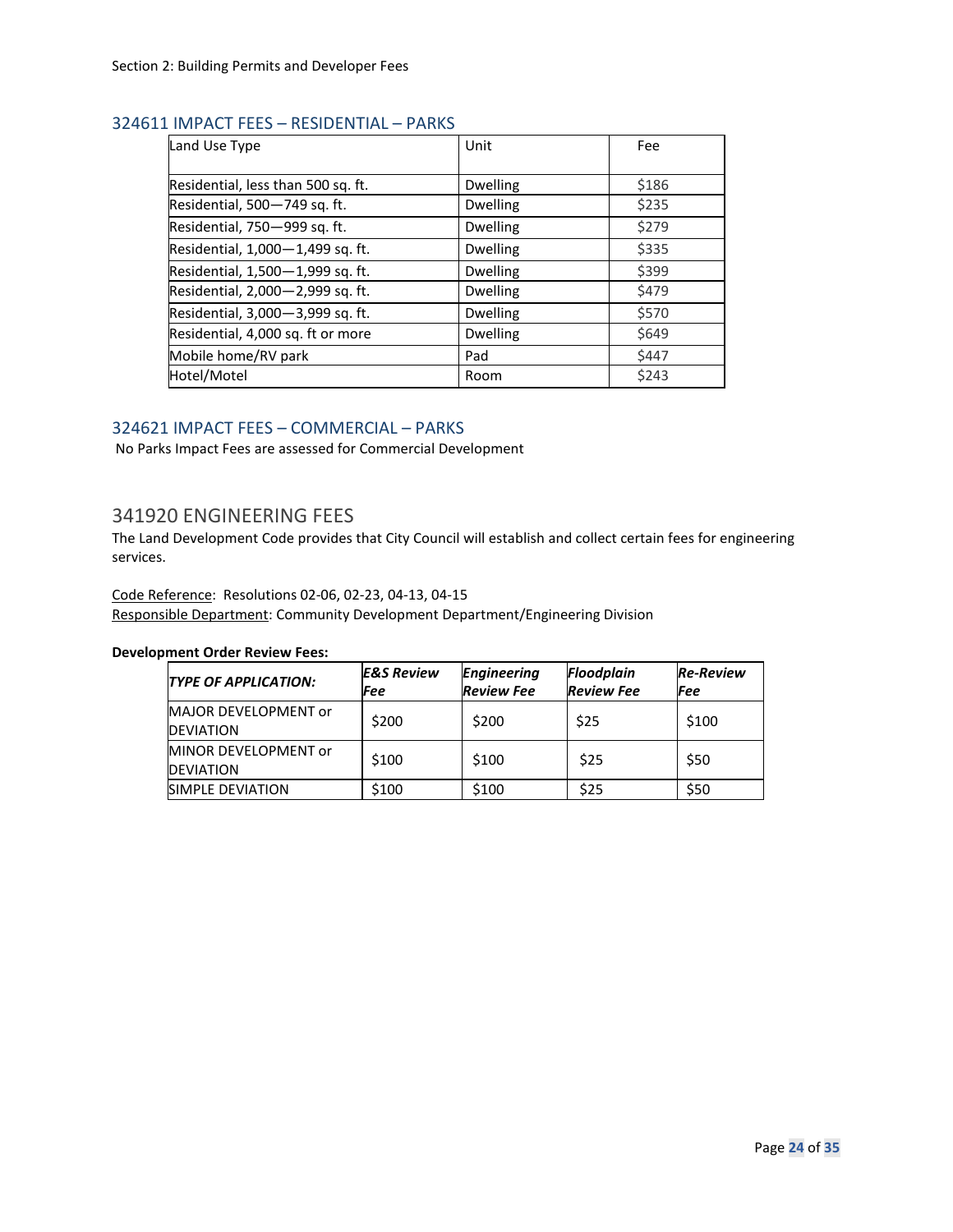## <span id="page-24-0"></span>341940 MARINE APPLICATION FEES

The collection of residential and commercial application fees is for review by the Harbor Board and Staff. NOTE: 10% of all fees collected within this section shall be accounted for and deposited in a separate account designated to support development review/compliance quality process improvement initiatives.

## Code Reference: 11.05 Code of Ordinance

Responsible Department: Community Development/Planning Division

|                    | Fee (Per       |
|--------------------|----------------|
|                    | Application or |
|                    | Letter)        |
| <b>RESIDENTIAL</b> | \$50           |
| <b>COMMERCIAL</b>  | \$100          |

Net Positive environment Benefit (NPEB) is 25% of the cost of construction for all work performed in the Destin Harbor.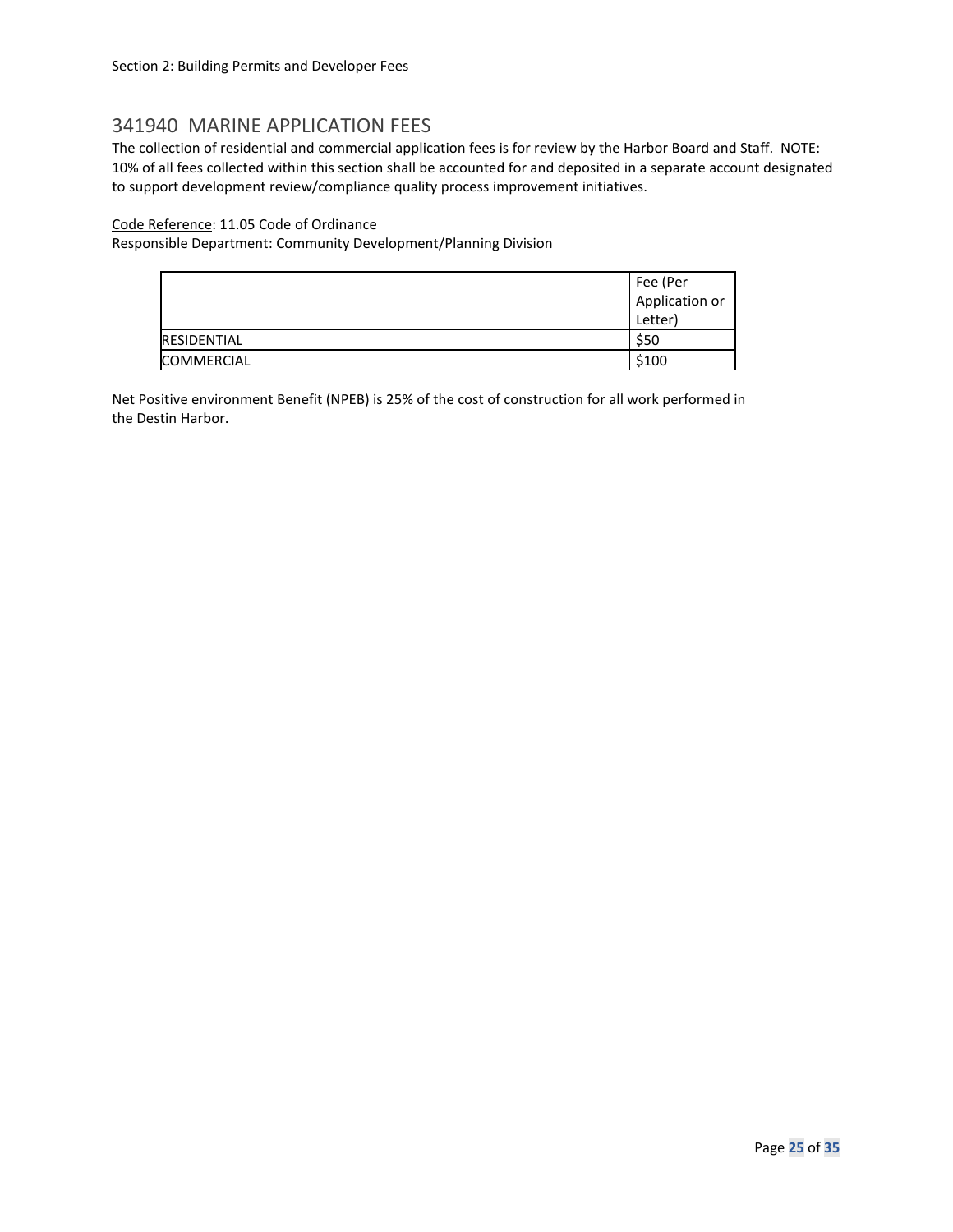## <span id="page-25-0"></span>341911 MAPS & PUBLICATIONS

Monies collected for providing copies, to include but not limited to, maps, plats and documents.

Responsible Department: Public Services/City Manager's Office (GIS)

Standard data fees: \$3.10 / standard CD

\$13.40 / standard aerial DVD \$13 / Aerial DVD

- Standard CD types are base vectors and aerial rasters. (Land use vectors available in future.)
- Base vector CD includes roads, water, 7.5-minute quads, quarter-quads, fire stations, city government buildings, libraries, parks, police stations, schools, flood zones, category storm surge, county border, city limits, zoning, future land use, community redevelopment agencies/areas, building footprints, digital elevations & aerial index.
- For parcels, contact Okaloosa County at 850-651-7958.
- In the future, free copies of standard CDs will be given quarterly to public library.
- Standard DVD types are base vectors and aerial rasters.
- Base vector DVD includes same layers as a Standard CD in un-zipped format.
- Aerial Raster DVD has same capacity as (3) CD's.

| Standard Map Fees per page |                       |               |
|----------------------------|-----------------------|---------------|
| Size                       | <b>Sparse Shading</b> | Dense Shading |
| 8.5 x 11 A                 | \$2.60                | \$5.15        |
| $8.5 \times 14$            | \$2.60                | \$5.15        |
| $11 \times 17 B$           | \$5.15                | \$10.30       |
| $13 \times 19$             | \$5.15                | \$10.30       |
| $17 \times 24$ C           | \$10.30               | \$15.45       |
| $24 \times 36$ D           | \$15.45               | \$25.75       |
| 34 x 44 E                  | \$25.75               | \$36.05       |

The above fees are based on map type, ink shading, and printing time, and color-copy fees at local company for small densely shaded maps. A map with over 25% of page shaded with solid ink is considered densely shaded. Custom requests are considered case by case with additional costs. Cost agreement may be in writing. Fulfilled only if costs are agreed upon, time is permitting, and media is practical. Includes but is not limited to:

- Any creation of new data.
- Any modification to existing data and maps.
- Any non-standard media (other than inkjet paper and CD's).
- Any non-standard format such as AutoCAD.dxf

Custom fees: \$22.65 / hour staff rate (calculated in 15-min increments, no charge for first 15 min), plus media. \$3.10 / 650mb CD media, \$13.40 DVD media.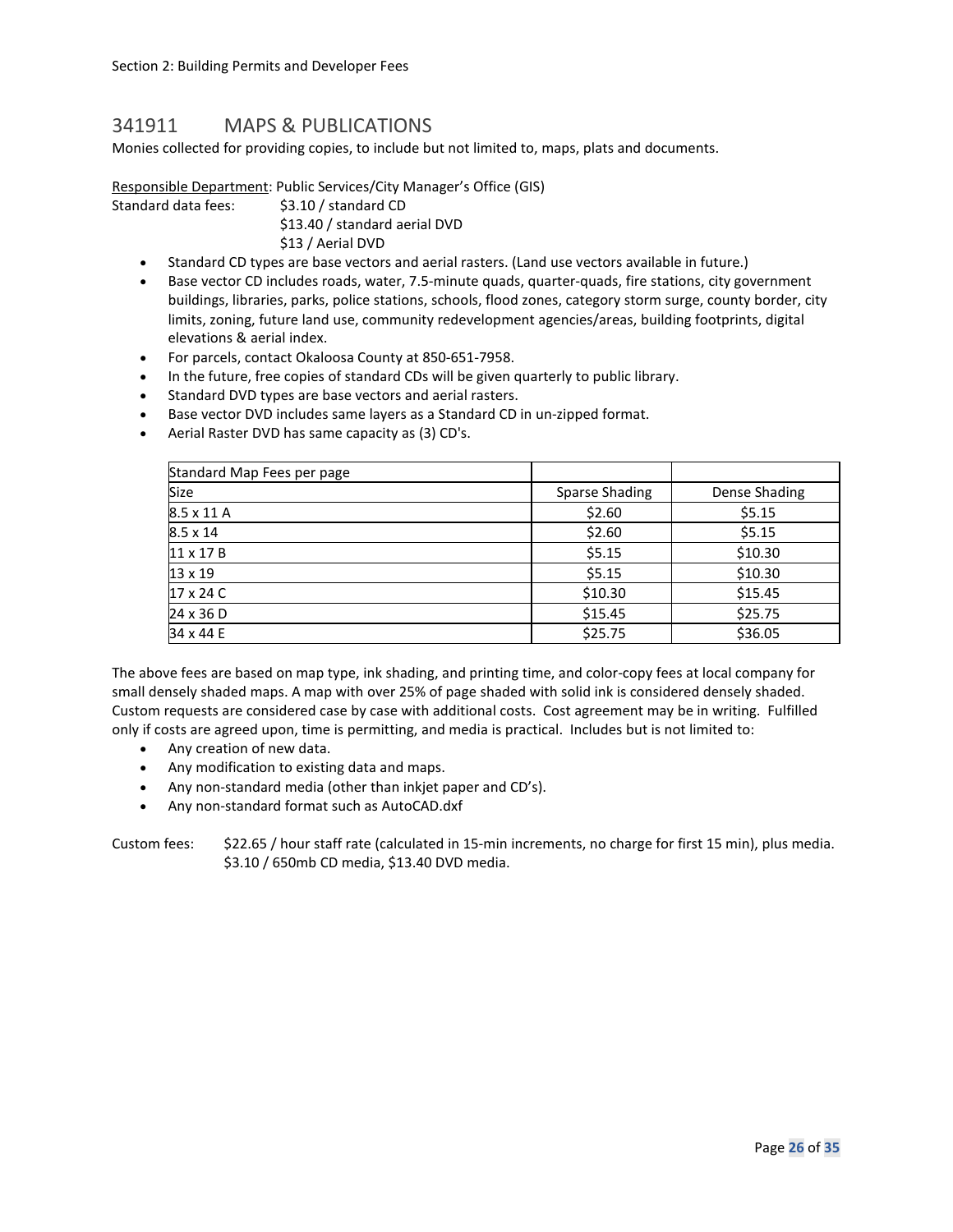## <span id="page-26-0"></span>Section 3 Licenses and Permits: Business Tax Receipts (aka business licenses), Rental Registration (LTR/STR), Livery Permits, Vendor Permits, Marine Application Fees, Code Violations

## <span id="page-26-1"></span>316000 Local Business Taxes (aka Business Tax Receipts aka BTRs)

Fees levied by the City on all businesses, trades, and professions operating with the City or transacting business in interstate commerce where such tax is not prohibited by Sec. 8, Article 1 of the United States Constitution.

Local Business Tax Receipts are invoiced in July and due on October 1 each year. They expire September 30 the succeeding year. A Business Tax Receipt may be transferred to a new owner upon payment of a transfer fee and presentation of evidence of the sale and the original BTR. Receipt holders must comply with all applicable codes of the City and County, including building, fire, and health codes and zoning laws. Fees renewed after October 14 are subject to up to up to 25% in penalties.

Code Reference: F.S. Chapter 166.201, 205.042, 205.043, 205.053, Sec. 13-40 Code of Ordinances Responsible Department: Community Development/Building Division

1. Charter boats: All charter boat or fare-carrying boat businesses shall pay a per boat base fee plus a per passenger fee based upon Coast Guard certified passenger capacity.

| Charter boats, per boat base     | \$50 per boat     |
|----------------------------------|-------------------|
| Charter boats, per passenger fee | \$1 per passenger |

2. Coin-operated machines: All businesses or activities utilizing coin-operated machines, except pay telephones, shall pay a BTR based upon the number of such machines. The local business tax fee will be determined based upon the total number of coin-operated machines the business or activity utilizes within the corporate limits of Destin, with a list of individual locations of coin-operated machines to be provided by the business or activity making application for a license. The owner of the business or activity shall make sufficient copies of the issued license for display at each coinoperated machine location.

Vending machines are those coin-operated devices which dispense a product in exchange for a coin, i.e., soft drinks, candy, grooming aids, cigarettes, etc. Amusement machines include devices such as pinball, electronic games, pool tables, skeet ball, juke boxes, etc. Laundry machines include washers, hot air dryers and dry-cleaning machines.

| Amusement machines, per machine                      | \$10  |
|------------------------------------------------------|-------|
| 1 to 10 vending machines                             | \$50  |
| 11 to 25 vending machines                            | \$100 |
| 26 or more vending machines                          | \$150 |
| 1 to 25 coin-operated washing machines and dryers    | \$50  |
| 26 to 50 coin-operated washing machines and dryers   | \$100 |
| 51 or more coin-operated washing machines and dryers | \$150 |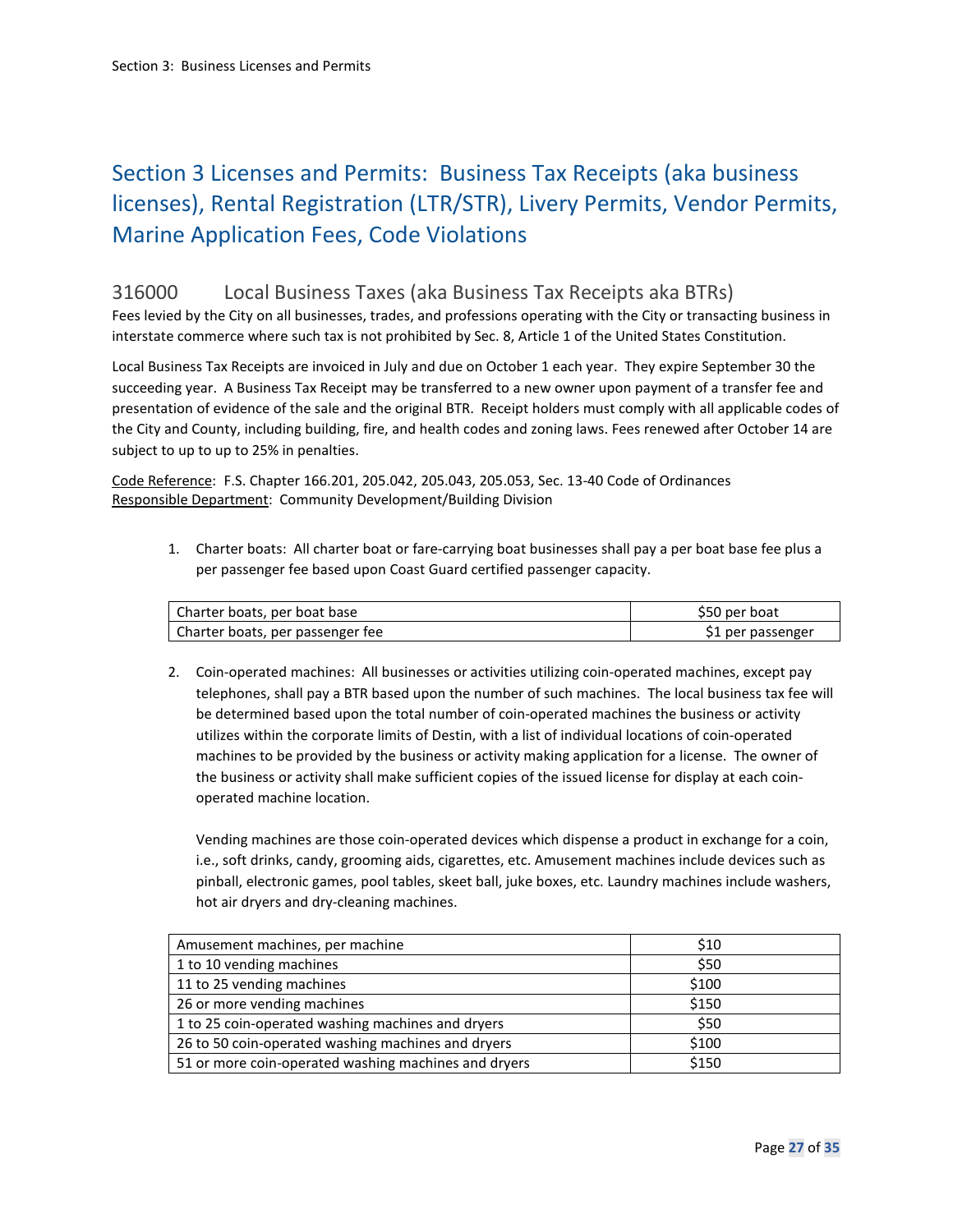3. Commercial fishing: Net boats, long line and all other commercial non-charter fishing businesses which sell seafood for profit, either retail or wholesale, shall pay a fee based upon the greatest number of vessels.

| First L                          | -                      |
|----------------------------------|------------------------|
| First boat                       | ンンい                    |
| additional boat<br>Each<br>Latii | $\sim$ $\sim$<br>ر ے ب |

4. Contractors and subcontractors: The classifications below are as defined in Florida Statutes Section 489.105.

| General contractor                                                       | \$125 |
|--------------------------------------------------------------------------|-------|
| <b>Building contractor</b>                                               | \$100 |
| Residential, sheet metal, roofing, electrical, class A air conditioning, | \$75  |
| mechanical, plumbing, and commercial swimming pool contractors           |       |
| and subcontractors                                                       |       |
| Class B air conditioning and residential swimming pool contractors       | \$50  |
| and subcontractors                                                       |       |
| Class C air conditioning and swimming pool service contractors or        | \$50  |
| subcontractors                                                           |       |
| Handymen and similar craftsmen                                           | \$25  |
| All other contractors and subcontractors not listed herein               | \$50  |

5. Food and beverage establishments:

| Restaurants, cafes, snack bars, dining rooms, lounges, taverns,       | \$50 min     |
|-----------------------------------------------------------------------|--------------|
| nightclubs and the like, whether operating in conjunction with some   | \$1 per seat |
| other line of business or not, base minimum plus per seat             |              |
| Snack counters, drive-ins, catering services, take-out services which | \$50         |
| maintain no seats, or like businesses which may provide some          |              |
| seating but whose primary nature of business is take-out or delivery  |              |
| of food and/or beverages                                              |              |

6. Gasoline stations (including marinas). The annual BT fee shall be based upon the maximum number of vehicles/vessels which can be serviced at any given time, in addition to other fees as may be required pursuant to this article.

| 1 to 4 vehicles/vessels     | \$50  |
|-----------------------------|-------|
| 5 to 10 vehicles/vessels    | \$100 |
| 11 to 15 vehicles/vessels   | \$150 |
| 16 or more vehicles/vessels | \$200 |

#### 7. Insurance:

| Each insurance company writing any class of insurance upon any      | \$50  |
|---------------------------------------------------------------------|-------|
| person or property residing or located within the city              |       |
| Insurance agent or firm doing such business as agent or other       | \$100 |
| representative of insurance company or companies, for each place of |       |
| business                                                            |       |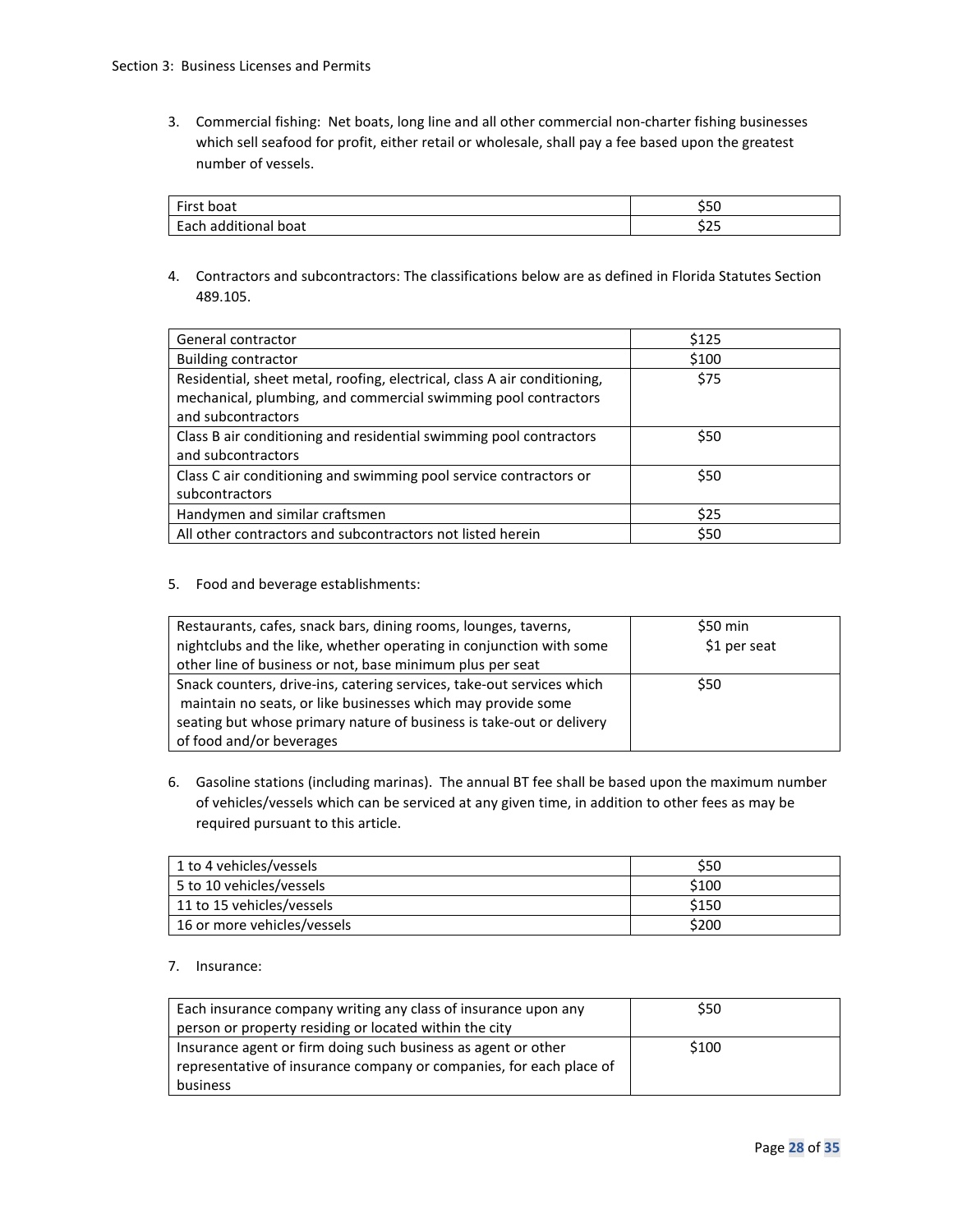| Each traveling or itinerant insurance agent or solicitor, soliciting | \$100 |
|----------------------------------------------------------------------|-------|
| business within the city                                             |       |
| Insurance solicitors employed by, or representing, insurance agents  | \$50  |
| who have an annual license as provided by this section               |       |

8. Leisure rentals: Businesses renting boats, yachts, jet skis, beach equipment, sailboats, motorcycles, mopeds, bicycles, or other similar equipment shall pay a BT fee based upon the number of units. The local business tax fee will be determined based upon the total number of leisure rentals the business or activity rents to the public within the corporate limits of Destin, with a list of individual locations of leisure rental setups to be provided by the business or activity making application for a BT receipt. The business owner or manager shall be responsible for making copies of the issued receipt, with a copy of said license to be distributed to each location site.

| 1 to 10 units         | \$50  |
|-----------------------|-------|
| 11 to 20 units        | \$100 |
| $\mid$ 21 to 30 units | \$150 |
| 31 or more units      | \$200 |

9. Marinas, dry docks, boat storage: Marinas, dry docks and boat storage annual license fees will be based upon the number of spaces for rent.

| <b>Spaces</b> | Wet   | Dry   |
|---------------|-------|-------|
| $1$ to $3$    | \$50  | \$50  |
| 4 to 10       | \$100 | \$50  |
| 11 to 20      | \$150 | \$75  |
| 21 to 40      | \$200 | \$100 |
| 41 to 60      | \$250 | \$125 |
| 61 or more    | \$300 | \$150 |

10. Professionals: The fees referenced in this section apply to each individual pursuing such profession or professional activities and not against the firm, partnership or corporation. Therefore, each individual must obtain a separate receipt rather than one (1) receipt being acquired by a firm, partnership or corporation. It shall be the responsibility of the principle of each firm to provide to the city a list of individual professionals working from or in the firm's office at the time of application, ant to notify the city each time additional professionals assume professional working activities from the office. Each professional is responsible for acquiring his/her individual license BTR and shall post the issued BTR in a conspicuous place in the office in which the professional conducts business activities.

| Class 1: Accountants/certified public accountants, architects,           | \$150 |
|--------------------------------------------------------------------------|-------|
| attorneys, chiropractors, dentists, engineers, medical doctors,          |       |
| opticians, optometrists, psychiatrists, psychologists, surveyors, and    |       |
| veterinarians                                                            |       |
| Class 2: Real estate brokers and stockbrokers                            | \$100 |
| Class 3: Real estate agents, barbers, beauticians, cosmetologists,       | \$25  |
| electrologists, and others not referenced in class 1, class 2, or in the |       |
| insurance category (item 7 above)                                        |       |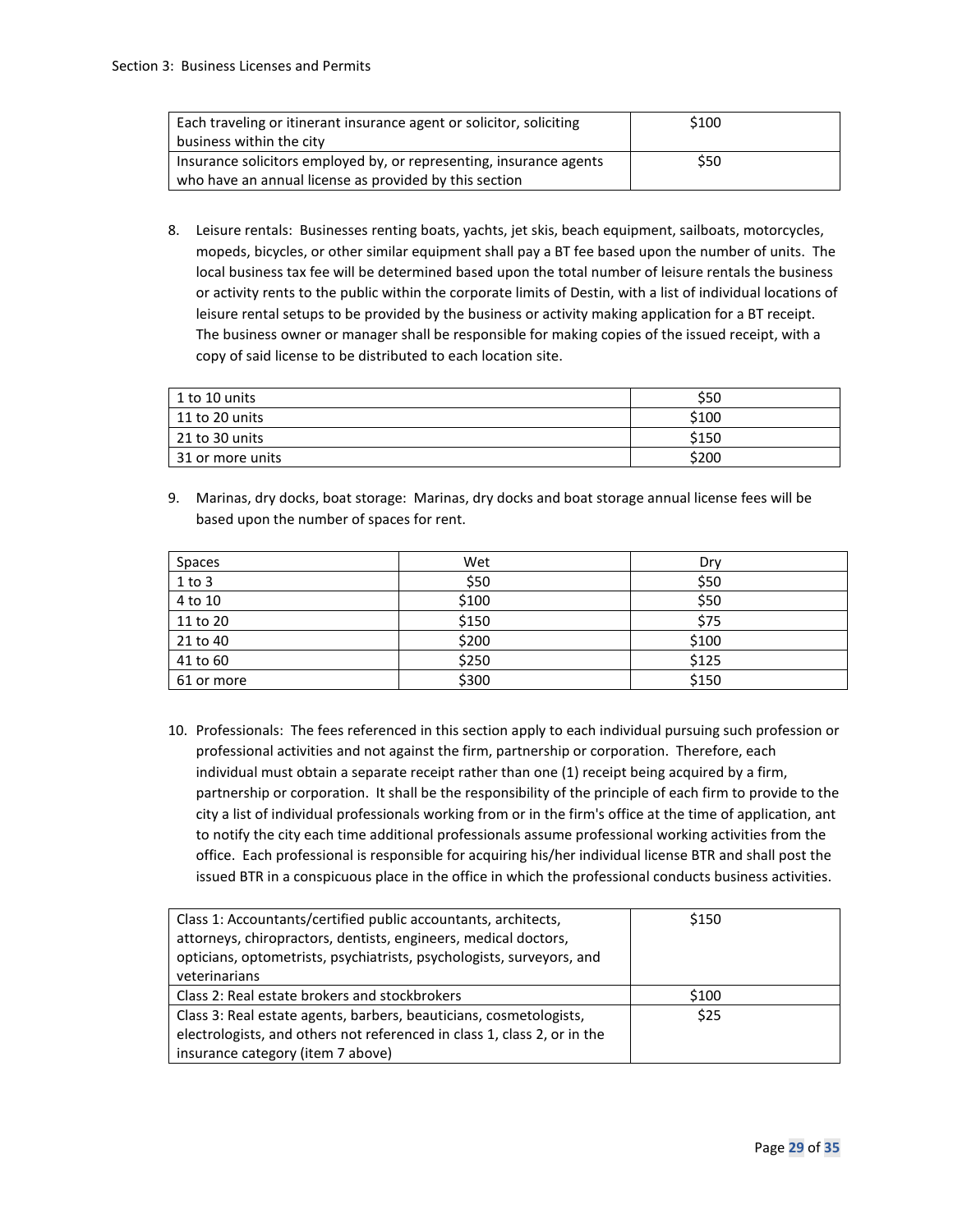11. Rental units: All hotels, motels, houses, cottages, condominium units, trailer spaces, boardinghouses and all other units or spaces rented. The local business tax fee will be determined based upon the total number of rental units the business or activity manages within the corporate limits of Destin, with a list of individual locations of rental units to be provided by the business or activity making application for a BTR. The business owner or manager shall post the issued BTR in a conspicuous place in the office which manages the rental units.

| 1 to 4 units                      | \$25  |
|-----------------------------------|-------|
| 5 to 10 units                     | \$50  |
| 11 to 50 units                    | \$100 |
| 51 to 100 units                   | \$200 |
| 101 to 200 units                  | \$300 |
| 201 to 500 units                  | \$400 |
| 501 or more units                 | \$500 |
| Mini-warehouse storage facilities | \$200 |

12. Retail, wholesale, manufacturing, services, financial institutions, clubs, pawnshops, private schools, car rentals, hospitals, clinics, advertising agencies, consultants, etc. All financial institutions and businesses selling goods, either wholesale or retail; businesses for the manufacture or assembly of goods; businesses providing services; all clubs, including golf, racquetball, swimming, health, social and the like; miniature golf, water slides and bowling alleys; private schools of any description; automobile rental agencies; and wrecker towing services shall pay a fee based upon the total number of employees. An employee shall be defined as any person actively connected with the business working within the city limits. An affidavit may be requested to accompany the application for such BTR stating the greatest number of individuals employed during any twenty-four-hour period during the preceding business tax year. The City Manager or his designee shall be supplied proof of the number of employees upon demand.

| 1 to 5 employees   | \$50  |
|--------------------|-------|
| 6 to 20 employees  | \$100 |
| 21 to 50 employees | \$150 |

13. Taxicabs, limousines, buses, private ambulances, courtesy cars, delivery cars, etc.: The annual BTR fee shall be a per-unit charge.

| Taxicabs, per unit                                   | \$50  |
|------------------------------------------------------|-------|
| Limousines, per unit                                 | \$100 |
| Buses: up to 40 passengers, per unit                 | \$100 |
| Buses: 41 or more passengers, per unit               | \$150 |
| Courtesy/delivery cars, private ambulances, per unit | \$50  |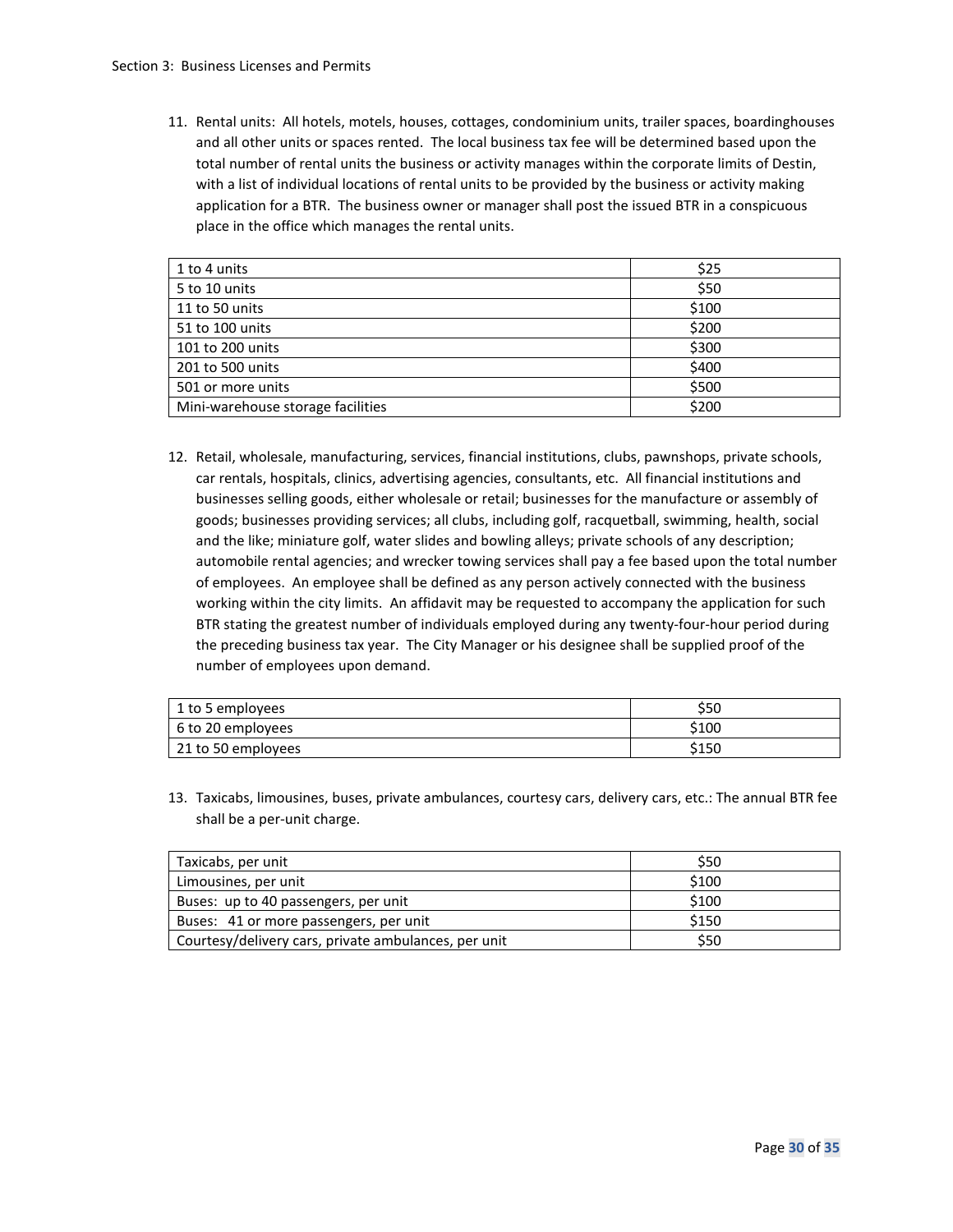14. Theaters: Annual BTR fees will be based upon seating capacity.

| 1 to 30 seats     | \$50  |
|-------------------|-------|
| 31 to 100 seats   | \$100 |
| 101 to 300 seats  | \$150 |
| 301 to 500 seats  | \$200 |
| 501 to 750 seats  | \$250 |
| 751 or more seats | \$300 |

#### 15. Miscellaneous.

| $\mathbf{a}$<br>listed<br>Anv<br>, nusines<br>TIVE<br>- 110 11<br>$\cdot$ v<br>$\sim$<br>,,<br>, ,, , | $\sim$ |
|-------------------------------------------------------------------------------------------------------|--------|
|                                                                                                       |        |

## <span id="page-30-0"></span>OTHER PERMITS AND LICENSES

## <span id="page-30-1"></span>329500 Rental Registration

The collection of administrative fees for the processing of applications for long- and short-term rental according to the following schedule: NOTE: 10% of all fees collected within this section shall be accounted for and deposited in a separate account designated to support development review/compliance quality process improvement initiatives.

Code Reference: Chapter 13, Code of Ordinance Article 6 and Article 7 Responsible Department: Code Compliance Department

## Long-term Rentals:

The registration is valid May  $1<sup>st</sup>$  to May  $1<sup>st</sup>$ .

| <b>Rental Unit</b>                                                      | \$50                         |
|-------------------------------------------------------------------------|------------------------------|
| Multiple rental units (i.e., apartment complex) located on one single   | \$50 Single Registration fee |
| parcel with onsite property management                                  | Via the onsite property      |
|                                                                         | management                   |
| Multiple rental units not located on one single parcel and no available | \$50 Per Unit                |
| onsite property management                                              |                              |
| Late Fee (after June $1st$ )                                            | \$50 After July 1st          |

## Short-term Rentals:

Rental unit is a single-family dwelling unit as defined in Chapter 13, Code of Ordinance. The total fee may include an administrative (paper application) fee of \$25, a reapplication fee of \$25, in addition to the rental registration fee based upon building total area square footage (as per Okaloosa Property Appraiser Building File data) as follows:

| Up to 2499 square feet (TOTAL SQUARE FOOTAGE) | \$500 |
|-----------------------------------------------|-------|
| 2500-4999 square feet                         | \$600 |
| 5000+ square feet                             | \$700 |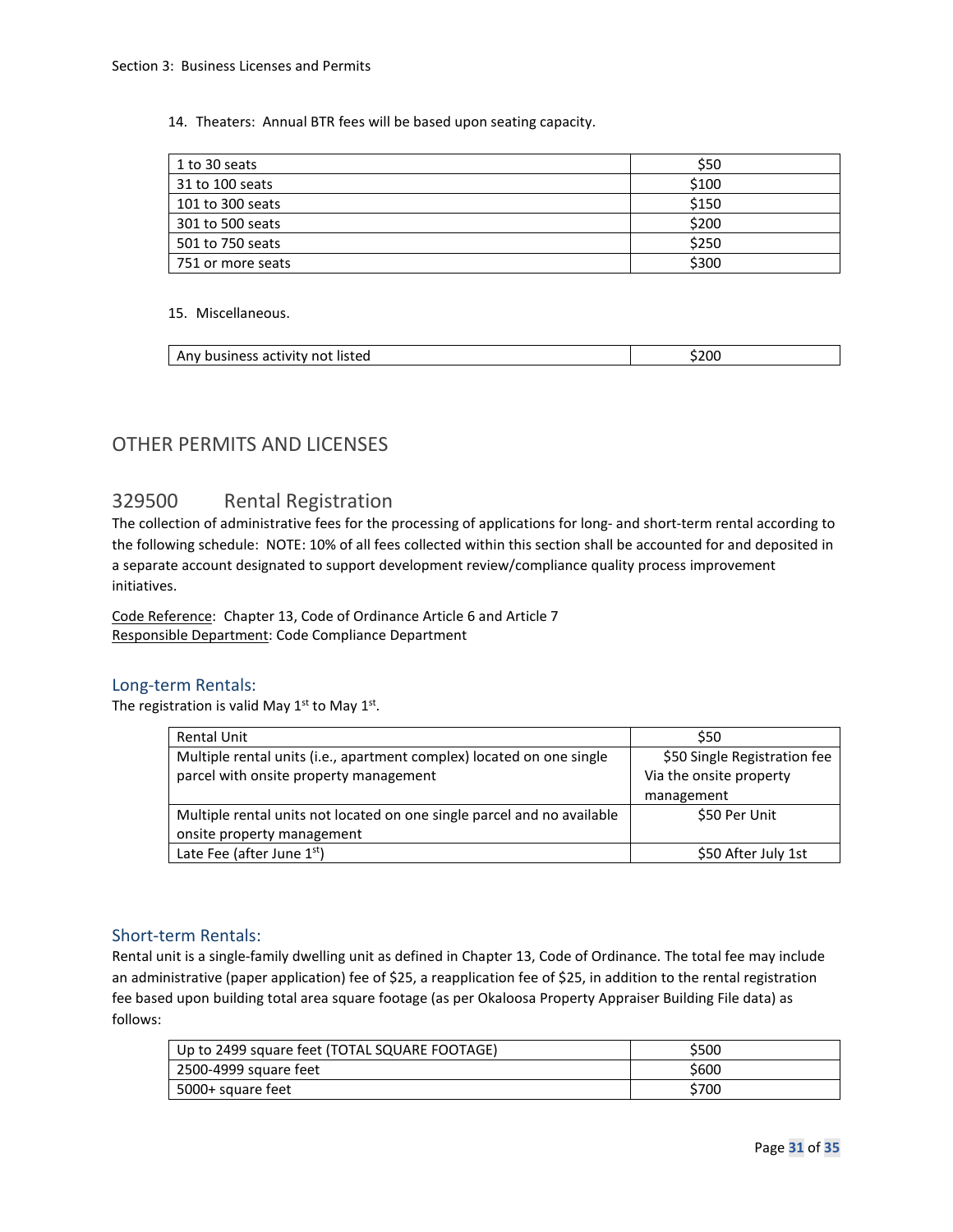Additional short-term rental fees that may apply:

| Administrative Fee (Paper Application | ぐっこ<br>כגכ |
|---------------------------------------|------------|
| Late Fee after March 31st             | \$100      |
| Late Fee after June 1st               | \$500      |

## <span id="page-31-0"></span>329400 Livery Vessel Permitting

The Land Development Code provides that City Council will establish and collect fees for the issuance of Livery Vessel Permits. NOTE: 10% of all fees collected within this section shall be accounted for and deposited in a separate account designated to support development review/compliance quality process improvement initiatives.

#### Code Reference: Ordinance 17-02-CC

Responsible Department: Code Compliance Development

| Livery Vessel Permit Fee                                      | \$100 Per Vessel |
|---------------------------------------------------------------|------------------|
| Late Fee, per vessel After March $1st$ of every calendar year | ن ے د            |

## <span id="page-31-1"></span>329504 Beach Management Vendor Permits

The Land Development Code provides that City Council will establish and collect fees for the issuance of Beach Vendor Permits. NOTE: 10% of all fees collected within this section shall be accounted for and deposited in a separate account designated to support development review/compliance quality process improvement initiatives.

### Code Reference: LDC 11.08.03

Responsible Department: Code Compliance Department

| Wheeled Vehicle Permit, per vehicle | \$50  |
|-------------------------------------|-------|
| Beach Vendor Permit, per location   | \$150 |
| Late Fee, per location              | \$25  |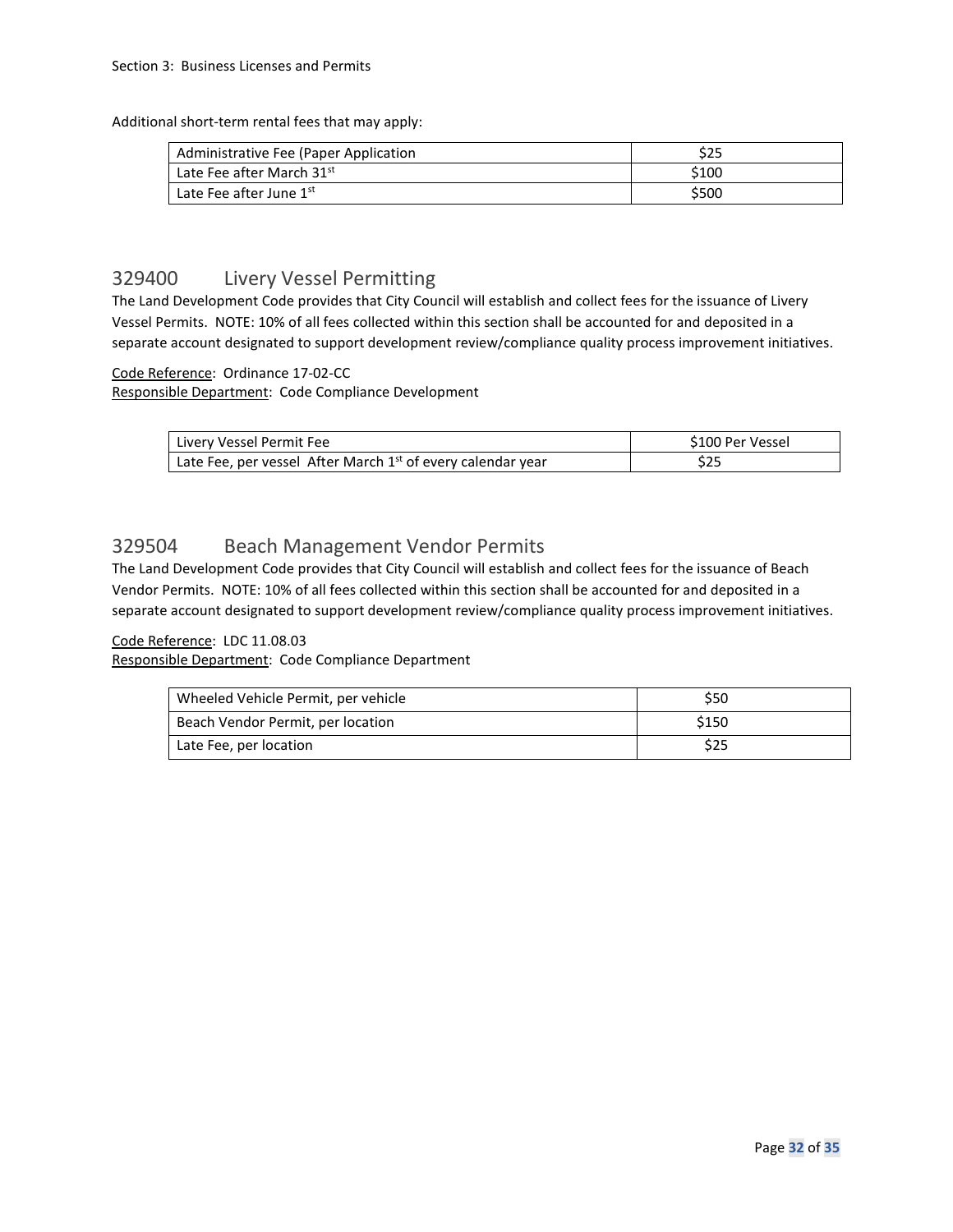## <span id="page-32-0"></span>329508 Sexually Oriented Business License

Ordinance 09-06-LC provides that City Council will establish and collect fees for the issuance of annual licenses for purposes of ensuring compliance with certain regulations. All licenses shall expire on September 30th of each year unless otherwise suspended or revoked. Applications for renewal shall be made at least 20 days before the expiration of the license. The fines for operating a sexually oriented business without business and employee licenses may be \$250 to \$500 and/or jail for a period not to exceed sixty days for each violation day.

#### Code Reference: Ordinance 09-06-LC

Responsible Department: Code Compliance Department

| Initial Application Fee, per business                  | \$250 |
|--------------------------------------------------------|-------|
| Annual Renewal Fee, per business                       | \$100 |
| Initial Application Fee, per employee                  | \$50  |
| Each Additional License, per employee                  | \$20  |
| Annual Renewal Fee, per employee                       | \$50  |
| Annual Renewal of each additional license per employee | \$10  |

## <span id="page-32-1"></span>354100 Code Violation Fines

These are fines assessed by the Code Board for non-compliance of violations. In the case of a first violation, the code enforcement board may order the violator to pay a fine not to exceed two hundred fifty dollars (\$250.00) for each day the violation continues past the date set by the board's order for compliance.

In cases where the code enforcement board has found that a repeat violation has been committed, the board may order the violator to pay a fine not to exceed five hundred dollars (\$500.00) for each day the repeat violation continues beginning with the date the repeat violation is found to have occurred by the code inspector.

Code Reference: Chapter 14 of the Code Ordinances, Section 14-81. Responsible Department: Code Compliance Department

#### Special Magistrate

The Code of Ordinances provides that City Council will establish and collect fees for the prosecution of cases heard before the Special Magistrate.

Administrative Fee: \$500.00

Code Reference: Code of Ordinance Section 14-81 Responsible Department: Code Compliance Department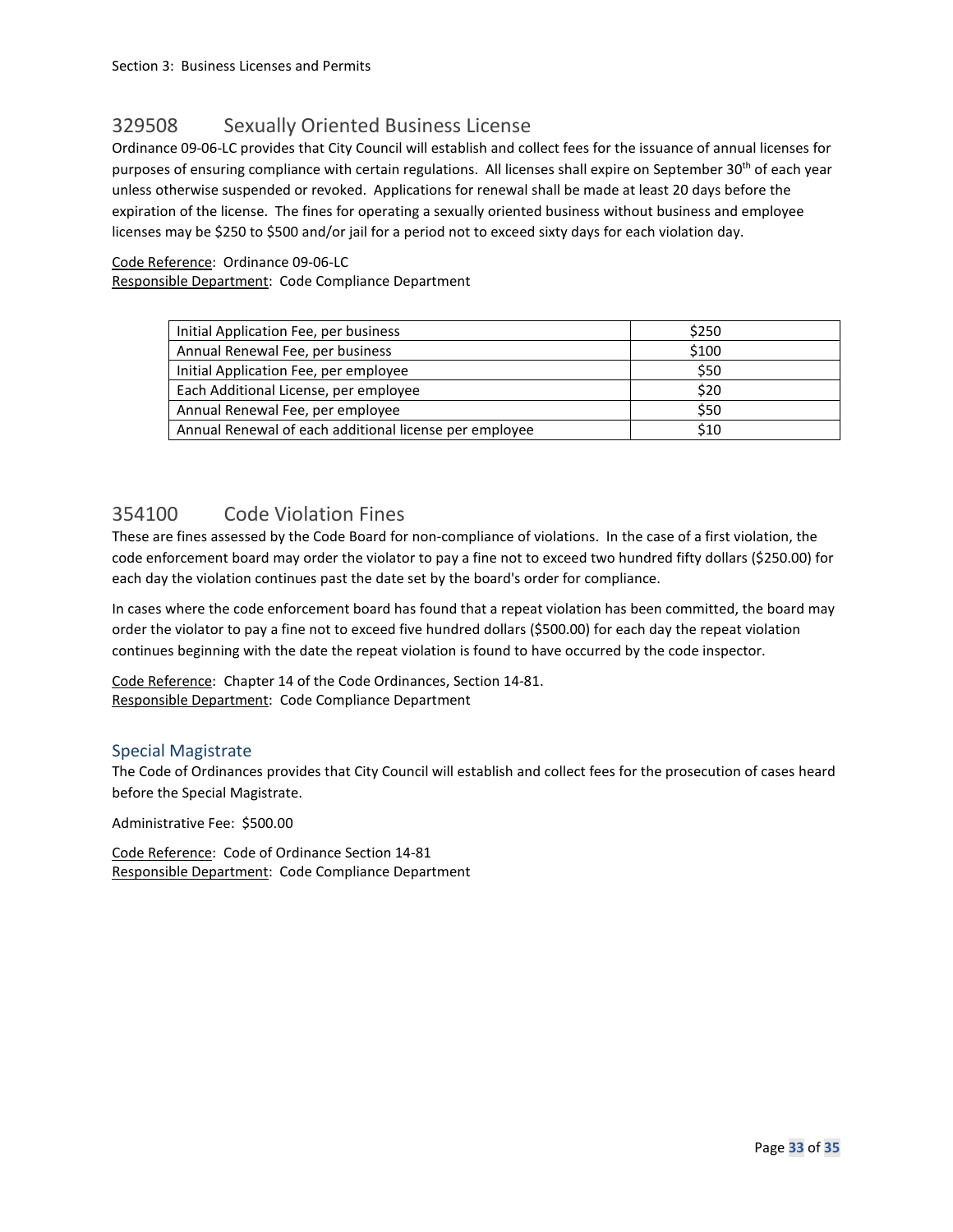## <span id="page-33-0"></span>Section 4 Miscellaneous: Parking Fees and Fines, Clerk's Office, Cemetery, Election Qualifying Fees

## <span id="page-33-1"></span>344500 PARKING FACILITIES USER FEES

Harbor District: North of highway 98, the Marler, Community Center, and Zerbe parking lot fees are \$5.00 for up to 24 hours.

Beach Zones: Parking in the beach zones south of Highway 98 is \$5.00 for five (5) hours.

No parking is allowed between 11pm and 3am in the parking lots nor in the Beach Zones.

Code Reference: Resolutions 19-05 Responsible Department: Code Compliance Department

## 354300 PARKING FINES

Payments collected from parking fines related to parking issues throughout the City limits.

Parking Lot Fines in following areas: Marler, Zerbe, Community Center, Beach paid parking zones \$33 Other parking infractions \$30

Responsible Department: Code Compliance Department

## 351000 TRAFFIC FINES

A police officer may issue a ticket for any moving violation as set forth in the provision of the Code of Ordinances.

Code Reference: Florida Statutes 34.191; 142.03; 316.660; 318.21 Responsible Department: Community Development

## <span id="page-33-2"></span>341930 ELECTION QUALIFYING FEES

Elections for candidates running for office in accordance with the City's charter, Section 5.03 Qualifications. "Candidates for the offices of City Council member and Mayor shall qualify for such office by the filing of a written notice of candidacy with the designated city official, by the payment of any applicable qualifying fee at such time and in such manner as may be prescribed by ordinance." For the March 2004 election was \$25 per candidate.

Code Reference: City Charter Section 5.03 Responsible Department: City Clerk's Office